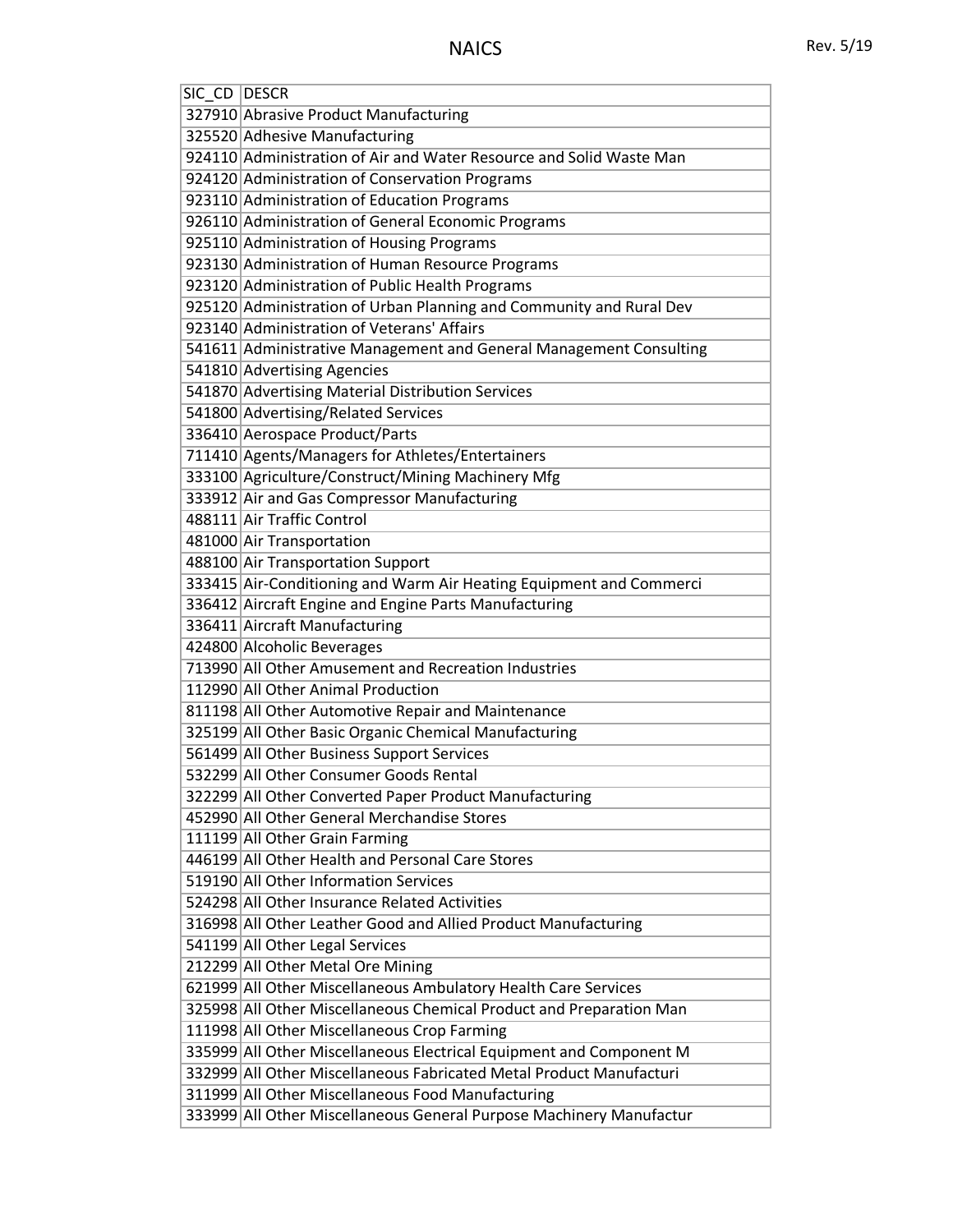| 339999 All Other Miscellaneous Manufacturing                        |  |
|---------------------------------------------------------------------|--|
| 327999 All Other Miscellaneous Nonmetallic Mineral Product Manufact |  |
| 611699 All Other Miscellaneous Schools and Instruction              |  |
| 453998 All Other Miscellaneous Store Retailers (except Tobacco Stor |  |
| 314999 All Other Miscellaneous Textile Product Mills                |  |
| 562998 All Other Miscellaneous Waste Management Services            |  |
| 321999 All Other Miscellaneous Wood Product Manufacturing           |  |
| 212399 All Other Nonmetallic Mineral Mining                         |  |
| 324199 All Other Petroleum and Coal Products Manufacturing          |  |
| 486990 All Other Pipeline Transportation                            |  |
| 326199 All Other Plastics Product Manufacturing                     |  |
| 511199 All Other Publishers                                         |  |
| 326299 All Other Rubber Product Manufacturing                       |  |
| 238990 All Other Specialty Trade Contractors                        |  |
| 488999 All Other Support Activities for Transportation              |  |
| 561990 All Other Support Services                                   |  |
| 517919 All Other Telecommunications                                 |  |
| 485999 All Other Transit and Ground Passenger Transportation        |  |
| 336999 All Other Transportation Equipment Manufacturing             |  |
| 561599 All Other Travel Arrangement and Reservation Services        |  |
| 331313 Alumina Refining and Primary Aluminum Production             |  |
| 331524 Aluminum Foundries (except Die-Casting)                      |  |
| 331310 Aluminum Production/Processing                               |  |
| 331315 Aluminum Sheet, Plate, and Foil Manufacturing                |  |
| 621910 Ambulance Services                                           |  |
| 921150 American Indian and Alaska Native Tribal Governments         |  |
| 332993 Ammunition (except Small Arms) Manufacturing                 |  |
| 713110 Amusement and Theme Parks                                    |  |
| 713120 Amusement Arcades                                            |  |
| 713100 Amusement Parks and Arcades                                  |  |
| 334516 Analytical Laboratory Instrument Manufacturing               |  |
| 311611 Animal (except Poultry) Slaughtering                         |  |
| 112510 Animal Aquaculture                                           |  |
| 311110 Animal Food Mfg                                              |  |
| 311610 Animal Processing                                            |  |
| 115210 Animal Production Support                                    |  |
| 212113 Anthracite Mining                                            |  |
| 112910 Apiculture                                                   |  |
| 315990 Apparel Accessories/Other Apparel Mfg                        |  |
| 315100 Apparel Knitting Mills                                       |  |
| 424300 Apparel/Notions                                              |  |
| 111331 Apple Orchards                                               |  |
| 811412 Appliance Repair and Maintenance                             |  |
| 611513 Apprenticeship Training                                      |  |
| 541310 Architectural Services                                       |  |
| 332300 Architectural/Structural Metals Mfg                          |  |
| 561613 Armored Car Services                                         |  |
| 453920 Art Dealers                                                  |  |
| 325220 Artificial and Synthetic Fibers and Filaments Manufacturing  |  |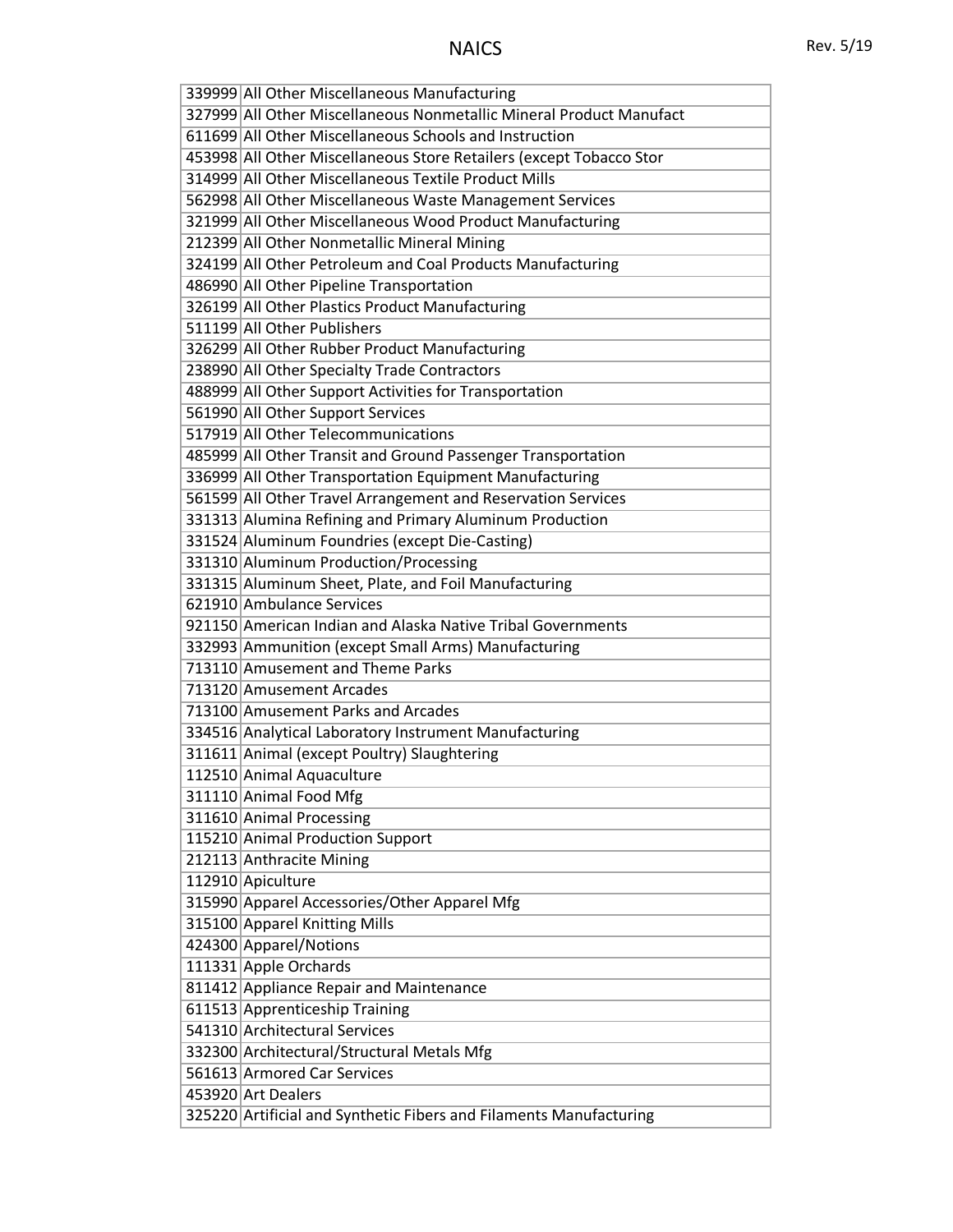|  | 324121 Asphalt Paving Mixture and Block Manufacturing               |
|--|---------------------------------------------------------------------|
|  | 324122 Asphalt Shingle and Coating Materials Manufacturing          |
|  | 623312 Assisted Living Facilities for the Elderly                   |
|  | 334310 Audio/Video Equipment Mfg                                    |
|  | 811120 Auto Body/Paint/Interior/Glass Repair                        |
|  | 811110 Auto Mechanical and Electrical Repairs                       |
|  | 441300 Auto Parts and Tire Stores                                   |
|  | 532100 Auto/Truck/RV Equipment Rental/Leasing                       |
|  | 334512 Automatic Environmental Control Manufacturing for Residentia |
|  | 423110 Automobile and Other Motor Vehicle Merchant Wholesalers      |
|  | 441100 Automobile Dealers                                           |
|  | 611692 Automobile Driving Schools                                   |
|  | 336111 Automobile Manufacturing                                     |
|  | 811121 Automotive Body, Paint, and Interior Repair and Maintenance  |
|  | 811112 Automotive Exhaust System Repair                             |
|  | 811122 Automotive Glass Replacement Shops                           |
|  | 811191 Automotive Oil Change and Lubrication Shops                  |
|  | 441310 Automotive Parts and Accessories Stores                      |
|  | 811113 Automotive Transmission Repair                               |
|  | 445291 Baked Goods Stores                                           |
|  | 311800 Bakeries/Tortilla Mfg                                        |
|  | 332991 Ball and Roller Bearing Manufacturing                        |
|  | 551111 Bank Holding Companies                                       |
|  | 812111 Barber Shops                                                 |
|  | 334412 Bare Printed Circuit Board Manufacturing                     |
|  | 325100 Basic Chemical Mfg                                           |
|  | 812112 Beauty Salons                                                |
|  | 721191 Bed and Breakfast Inns                                       |
|  | 424810 Beer and Ale Merchant Wholesalers                            |
|  | 311313 Beet Sugar Manufacturing                                     |
|  | 111334 Berry (except Strawberry) Farming                            |
|  | 325414 Biological Product (except Diagnostic) Manufacturing         |
|  | 221117 Biomass Electric Power Generation                            |
|  | 212111 Bituminous Coal and Lignite Surface Mining                   |
|  | 212112 Bituminous Coal Underground Mining                           |
|  | 334613 Blank Magnetic and Optical Recording Media Manufacturing     |
|  | 337920 Blind and Shade Manufacturing                                |
|  | 621991 Blood and Organ Banks                                        |
|  | 721310 Boarding Houses                                              |
|  | 336612 Boat Building                                                |
|  | 441222 Boat Dealers                                                 |
|  | 332400 Boiler/Tank/Shipping                                         |
|  | 332722 Bolt, Nut, Screw, Rivet, and Washer Manufacturing            |
|  | 511130 Book Publishers                                              |
|  | 451211 Book Stores                                                  |
|  | 323117 Books Printing                                               |
|  | 312112 Bottled Water Manufacturing                                  |
|  | 713950 Bowling Centers                                              |
|  | 311230 Breakfast Cereal Manufacturing                               |
|  |                                                                     |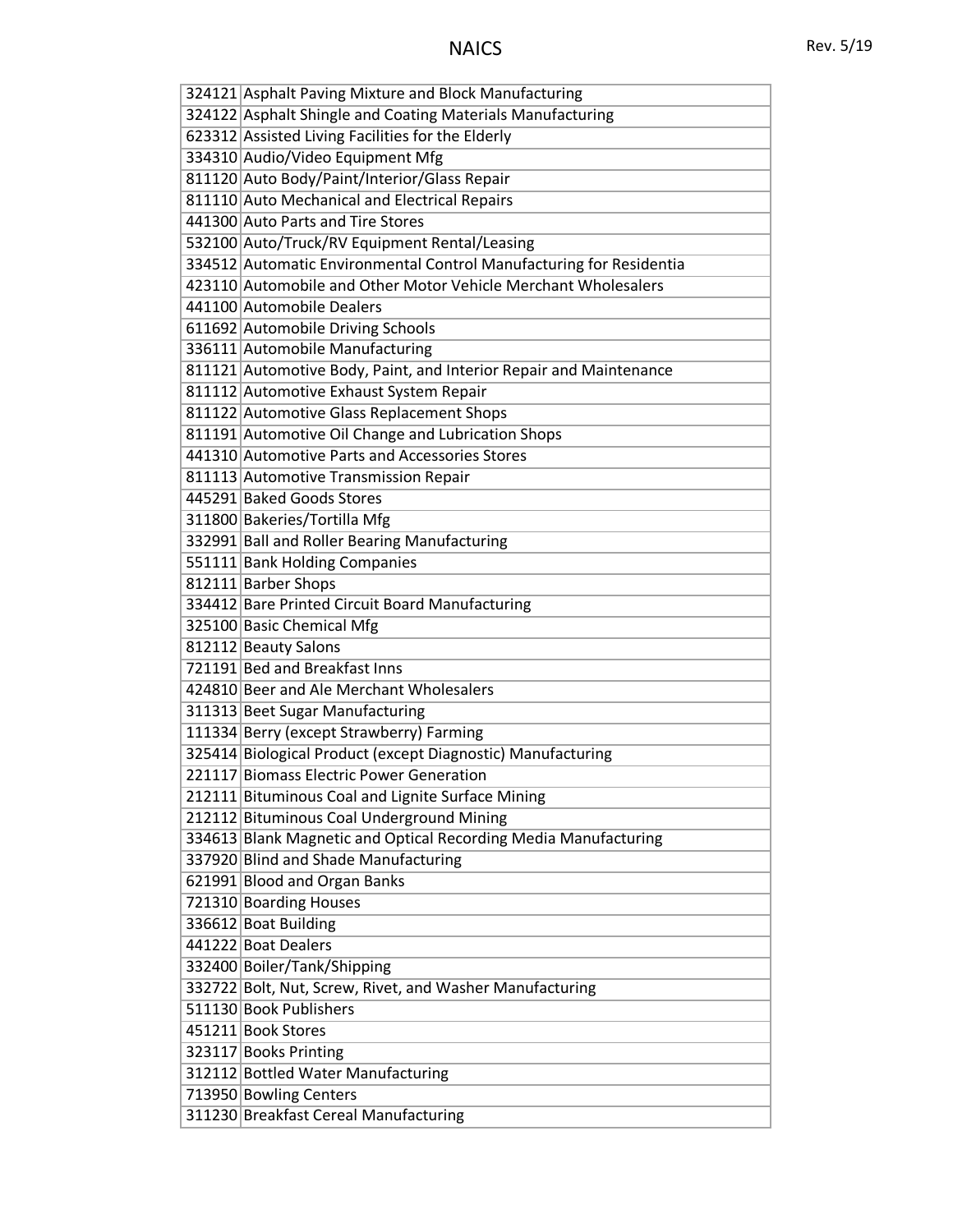| 312120 Breweries                                                    |
|---------------------------------------------------------------------|
| 423320 Brick, Stone, and Related Construction Material Merchant Who |
| 313210 Broadwoven Fabric Mills                                      |
| 112320 Broilers and Other Meat Type Chicken Production              |
| 339994 Broom, Brush, and Mop Manufacturing                          |
| 238300 Building Finishing Contractors                               |
| 541350 Building Inspection Services                                 |
| 339995 Burial Casket Manufacturing                                  |
| 485113 Bus and Other Motor Vehicle Transit Systems                  |
| 611410 Business and Secretarial Schools                             |
| 813910 Business Associations                                        |
| 561430 Business Service Centers                                     |
| 425110 Business to Business Electronic Markets                      |
| 515210 Cable/Other Subscription Programming                         |
| 722514 Cafeterias, Grill Buffets, and Buffets                       |
| 561420 Call Centers                                                 |
| 443130 Camera/Photographic Supplies Stores                          |
| 311314 Cane Sugar Manufacturing                                     |
| 334416 Capacitor, Resistor, Coil, Transformer, and Other Inductor M |
| 811192 Car Washes                                                   |
| 335991 Carbon and Graphite Product Manufacturing                    |
| 314110 Carpet and Rug Mills                                         |
| 561740 Carpet/Upholstery Cleaning                                   |
| 721120 Casino Hotels                                                |
| 713210 Casinos (except Casino Hotels)                               |
| 722320 Caterers                                                     |
| 112112 Cattle Feedlots                                              |
| 112111 Cattle Ranching                                              |
| 327310 Cement Manufacturing                                         |
| 327300 Cement/Concrete Product Mfg                                  |
| 812220 Cemeteries/Crematories                                       |
| 541211 Certified Public Accountants                                 |
| 485510 Charter Bus Industry                                         |
| 311513 Cheese Manufacturing                                         |
| 424600 Chemical Products                                            |
| 432690 Chemicals                                                    |
| 112310 Chicken Egg Production                                       |
| 624110 Child and Youth Services                                     |
| 624410 Child Day Care Services                                      |
| 448130 Children's Clothing Stores                                   |
| 621310 Chiropractors                                                |
| 311351 Chocolate and Confectionery Manufacturing from Cacao Beans   |
| 111320 Citrus (except Orange) Groves                                |
| 813410 Civic and Social Organizations                               |
| 813000 Civic/Religious/Similar Organizations                        |
| 524291 Claims Adjusting                                             |
| 212325 Clay and Ceramic and Refractory Minerals Mining              |
| 327120 Clay Building Material and Refractories Manufacturing        |
| 327100 Clay Product/Refractory Mfg                                  |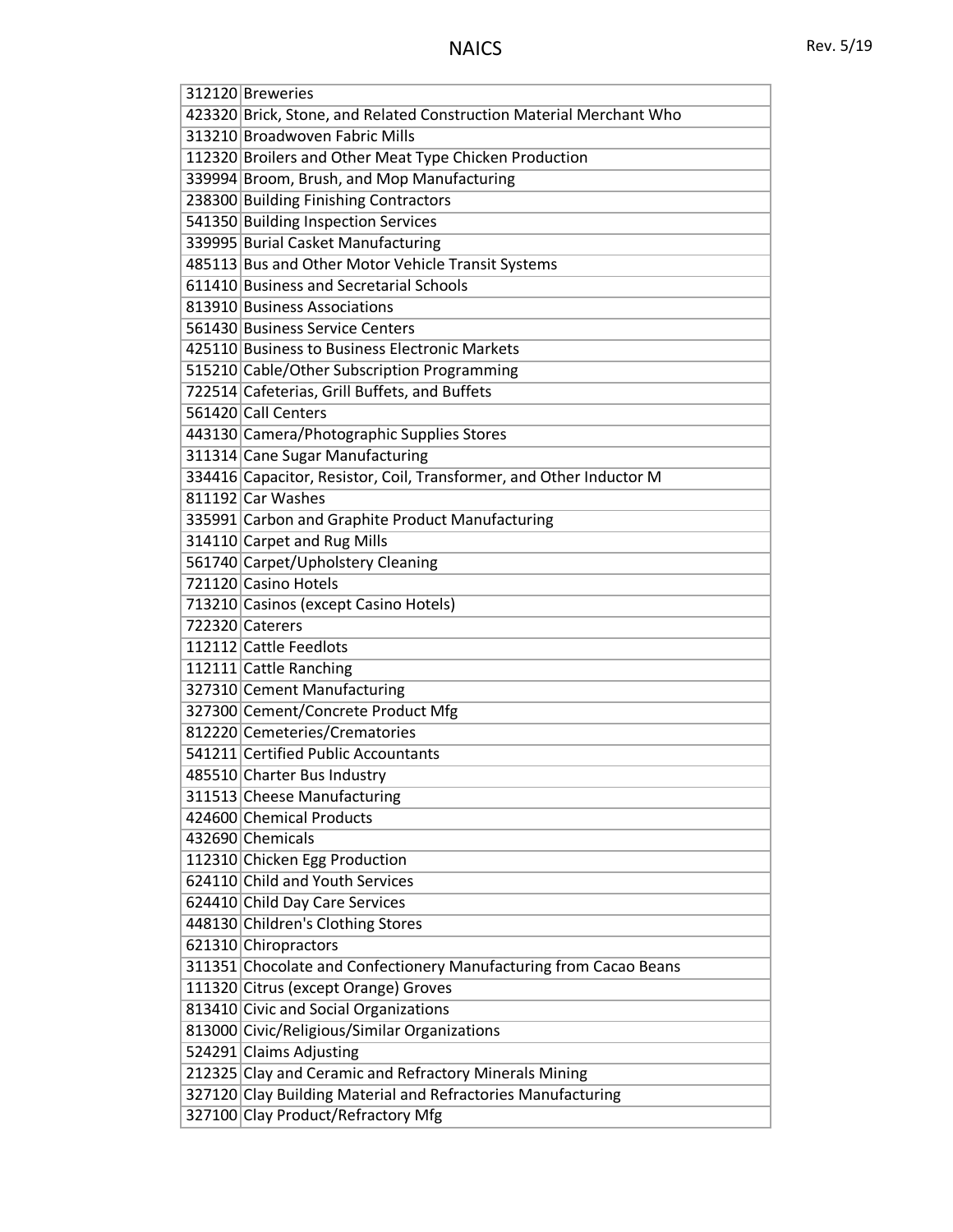| 325600 Cleaning Materials Mfg                                       |
|---------------------------------------------------------------------|
| 448150 Clothing Accessories Stores                                  |
| 423520 Coal and Other Mineral and Ore Merchant Wholesalers          |
| 212110 Coal Mining                                                  |
| 483113 Coastal and Great Lakes Freight Transportation               |
| 483114 Coastal and Great Lakes Passenger Transportation             |
| 332810 Coating/Engraving/Heat Treating                              |
| 311920 Coffee and Tea Manufacturing                                 |
| 812310 Coin-Operated Laundries/Drycleaners                          |
| 561440 Collection Agencies                                          |
| 611310 Colleges, Universities, and Professional Schools             |
| 221500 Combination Gas and Electric                                 |
| 532411 Commercial Air, Rail, and Water Transportation Equipment Ren |
| 236220 Commercial and Institutional Building Construction           |
| 311812 Commercial Bakeries                                          |
| 522110 Commercial Banking                                           |
| 236200 Commercial Bldg Construction                                 |
| 532400 Commercial Equipment Rental (Farm and Medical)               |
| 423400 Commercial Equipment/Supplies                                |
| 541922 Commercial Photography                                       |
| 323111 Commercial Printing (except Screen and Books)                |
| 323113 Commercial Screen Printing                                   |
| 335122 Commercial, Industrial, and Institutional Electric Lighting  |
| 333310 Commercial/Service Industry Machinery Mfg                    |
| 523140 Commodity Contracts Brokerage                                |
| 523130 Commodity Contracts Dealing                                  |
| 811213 Communication Equipment Repair and Maintenance               |
| 334200 Communications Equipment Mfg                                 |
| 624210 Community Food Services                                      |
| 624200 Community Food/Housing/Emergency/Other Relief Services       |
| 485112 Commuter Rail Systems                                        |
| 423430 Computer and Computer Peripheral Equipment and Software Merc |
| 811212 Computer and Office Machine Repair and Maintenance           |
| 541513 Computer Facilities Mgmt Services                            |
| 334112 Computer Storage Device Manufacturing                        |
| 541512 Computer Systems Design Services                             |
| 334118 Computer Terminal and Other Computer Peripheral Equipment Ma |
| 611420 Computer Training                                            |
| 334110 Computer/Peripheral Equipment Mfg                            |
| 443120 Computer/Software Stores                                     |
| 327331 Concrete Block and Brick Manufacturing                       |
| 327332 Concrete Pipe Manufacturing                                  |
| 311352 Confectionery Manufacturing from Purchased Chocolate         |
| 424450 Confectionery Merchant Wholesalers                           |
| 445292 Confectionery/Nut Stores                                     |
| 423810 Construction and Mining (except Oil Well) Machinery and Equi |
| 333120 Construction Machinery Manufacturing                         |
| 212321 Construction Sand and Gravel Mining                          |
| 532412 Construction, Mining, and Forestry Machinery and Equipment R |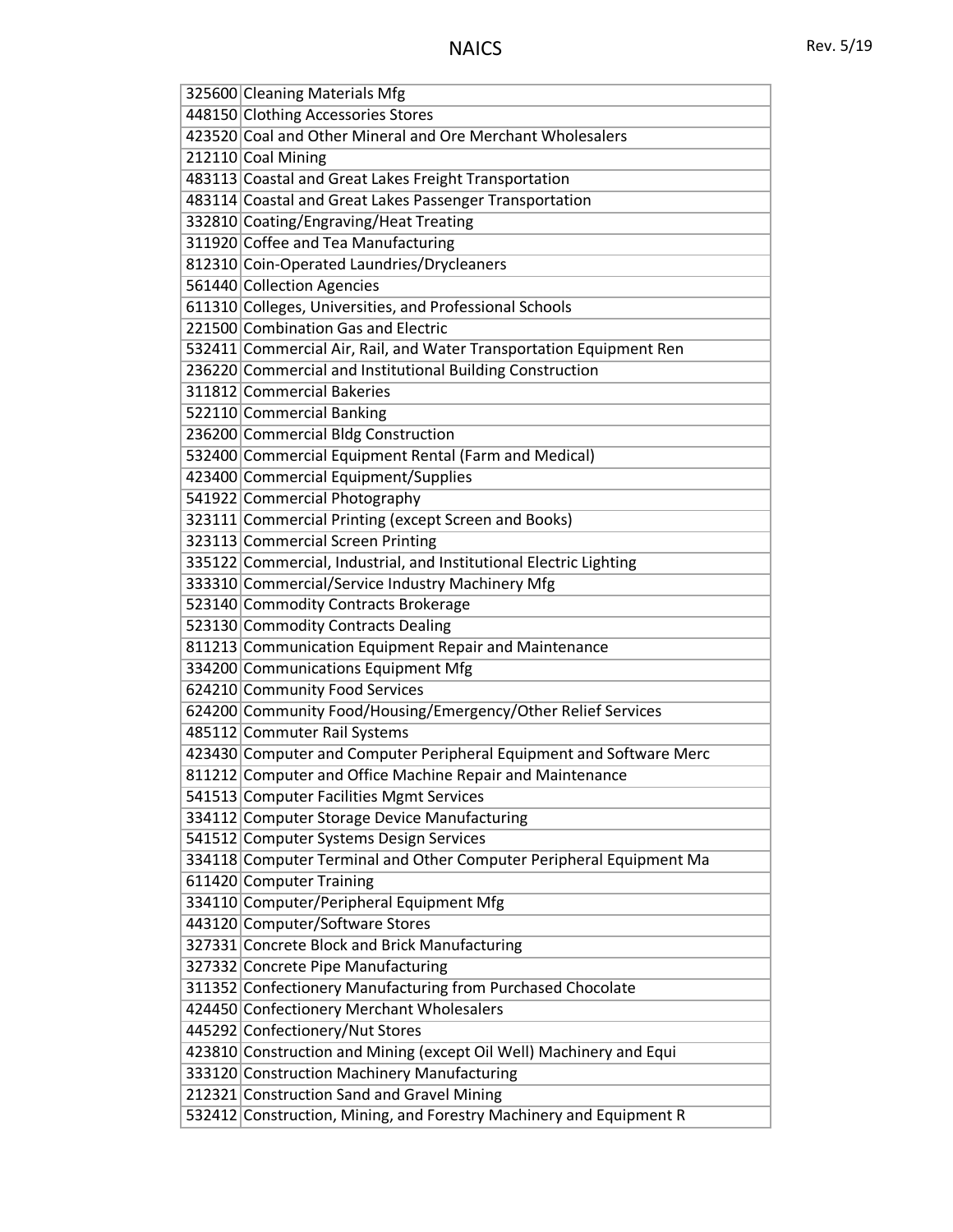| 811211 Consumer Electronics Repair and Maintenance                  |
|---------------------------------------------------------------------|
| 532210 Consumer Electronics/Appliances Rental                       |
| 522291 Consumer Lending                                             |
| 623311 Continuing Care Retirement Communities                       |
| 445120 Convenience Stores                                           |
| 561591 Convention and Visitors Bureaus                              |
| 322200 Converted Paper Product Mfg                                  |
| 333922 Conveyor and Conveying Equipment Manufacturing               |
| 311821 Cookie and Cracker Manufacturing                             |
| 531114 Cooperative Housing                                          |
| 212234 Copper Ore and Nickel Ore Mining                             |
| 331420 Copper Rolling, Drawing, Extruding, and Alloying             |
| 111150 Corn Farming                                                 |
| 551114 Corporate, Subsidiary, and Regional Managing Offices         |
| 922140 Correctional Institutions                                    |
| 322211 Corrugated and Solid Fiber Box Manufacturing                 |
| 446120 Cosmetics/Beauty Supplies Stores                             |
| 611511 Cosmetology and Barber Schools                               |
| 111920 Cotton Farming                                               |
| 115111 Cotton Ginning                                               |
| 492110 Couriers                                                     |
| 561492 Court Reporting and Stenotype Services                       |
| 922110 Courts                                                       |
| 311512 Creamery Butter Manufacturing                                |
| 561450 Credit Bureaus                                               |
| 522210 Credit Card Issuing                                          |
| 522300 Credit Intermediation Activities                             |
| 522130 Credit Unions                                                |
| 115113 Crop Harvesting, Primarily by Machine                        |
| 115110 Crop Production Support                                      |
| 211111 Crude Petroleum and Natural Gas Extraction                   |
| 212313 Crushed and Broken Granite Mining and Quarrying              |
| 212312 Crushed and Broken Limestone Mining and Quarrying            |
| 335931 Current-Carrying Wiring Device Manufacturing                 |
| 314120 Curtain and Linen Mills                                      |
| 337212 Custom Architectural Woodwork and Millwork Manufacturing     |
| 325991 Custom Compounding of Purchased Resins                       |
| 541511 Custom Computer Programming Services                         |
| 332114 Custom Roll Forming                                          |
| 321912 Cut Stock, Resawing Lumber, and Planing                      |
| 327991 Cut Stone and Stone Product Manufacturing                    |
| 315210 Cut/Sew Apparel Contractors                                  |
| 332210 Cutlery/Handtool Mfg                                         |
| 333515 Cutting Tool and Machine Tool Accessory Manufacturing        |
| 325194 Cyclic Crude, Intermediate, and Gum and Wood Chemical Manufa |
| 112120 Dairy Cattle / Milk Production                               |
| 424430 Dairy Product (except Dried or Canned) Merchant Wholesalers  |
| 311500 Dairy Product Mfg                                            |
| 711120 Dance Companies                                              |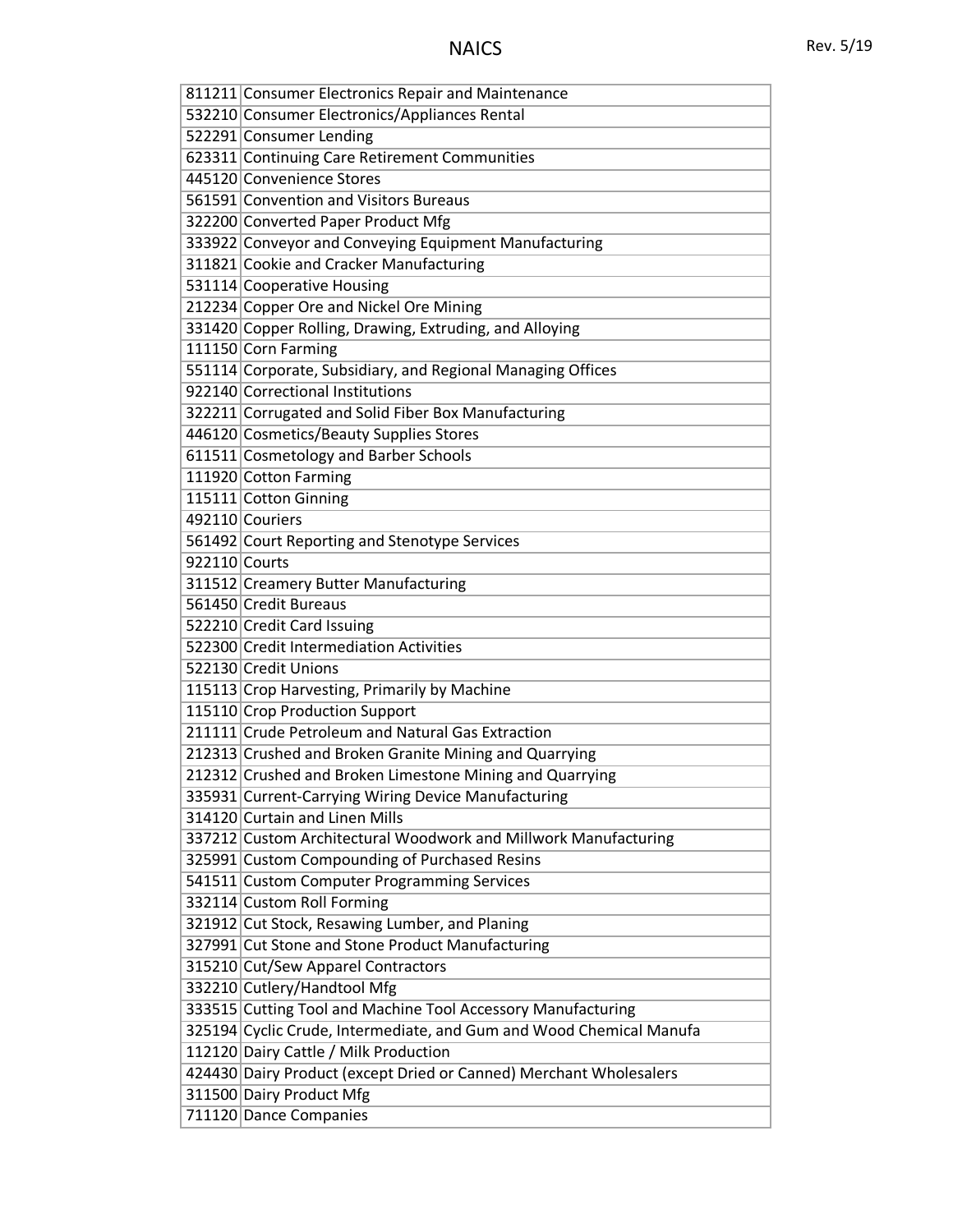| 518210 Data Processing/Hosting/Related Services                     |
|---------------------------------------------------------------------|
| 483111 Deep Sea Freight Transportation                              |
| 483112 Deep Sea Passenger Transportation                            |
| 339114 Dental Equipment and Supplies Manufacturing                  |
| 339116 Dental Laboratories                                          |
| 621210 Dentists                                                     |
| 452110 Department Stores                                            |
| 452111 Department Stores (except Discount Department Stores)        |
| 621512 Diagnostic Imaging Centers                                   |
| 812191 Diet and Weight Reducing Centers                             |
| 212311 Dimension Stone Mining and Quarrying                         |
| 524114 Direct Health and Medical Insurance Carriers                 |
| 524113 Direct Life Insurance Carriers                               |
| 541860 Direct Mail Advertising                                      |
| 524126 Direct Property and Casualty Insurance Carriers              |
| 524127 Direct Title Insurance Carriers                              |
| 511140 Directory/Mailing List Publishers                            |
| 452112 Discount Department Stores                                   |
| 312140 Distilleries                                                 |
| 561410 Document Prep Services                                       |
| 311111 Dog and Cat Food Manufacturing                               |
| 339930 Doll, Toy, and Game Manufacturing                            |
| 541340 Drafting Services                                            |
| 311423 Dried and Dehydrated Food Manufacturing                      |
| 213111 Drilling Oil and Gas Wells                                   |
| 722410 Drinking Places (Alcoholic Beverages)                        |
| 512132 Drive-In Motion Picture Theaters                             |
| 424210 Druggist's Sundries                                          |
| 812320 Dry cleaning/Laundry Services                                |
| 311824 Dry Pasta, Dough, and Flour Mixes Manufacturing from Purchas |
| 111130 Dry Pea and Bean Farming                                     |
| 311514 Dry, Condensed, and Evaporated Dairy Product Manufacturing   |
| 238310 Drywall and Insulation Contractors                           |
| 611000 Educational Services                                         |
| 611710 Educational Support Services                                 |
| 221121 Electric Bulk Power Transmission and Control                 |
| 221100 Electric Generation/Transmission/Distribution                |
| 335110 Electric Lamp Bulb and Part Manufacturing                    |
| 335100 Electric Lighting Equipment Mfg                              |
| 221122 Electric Power Distribution                                  |
| 423610 Electrical Apparatus and Equipment, Wiring Supplies, and Rel |
| 238210 Electrical Contractors                                       |
| 335310 Electrical Equipment Mfg                                     |
| 334510 Electromedical and Electrotherapeutic Apparatus Manufacturin |
| 454112 Electronic Auctions                                          |
| 334111 Electronic Computer Manufacturing                            |
| 334417 Electronic Connector Manufacturing                           |
| 423600 Electronic Goods                                             |
| 454111 Electronic Shopping                                          |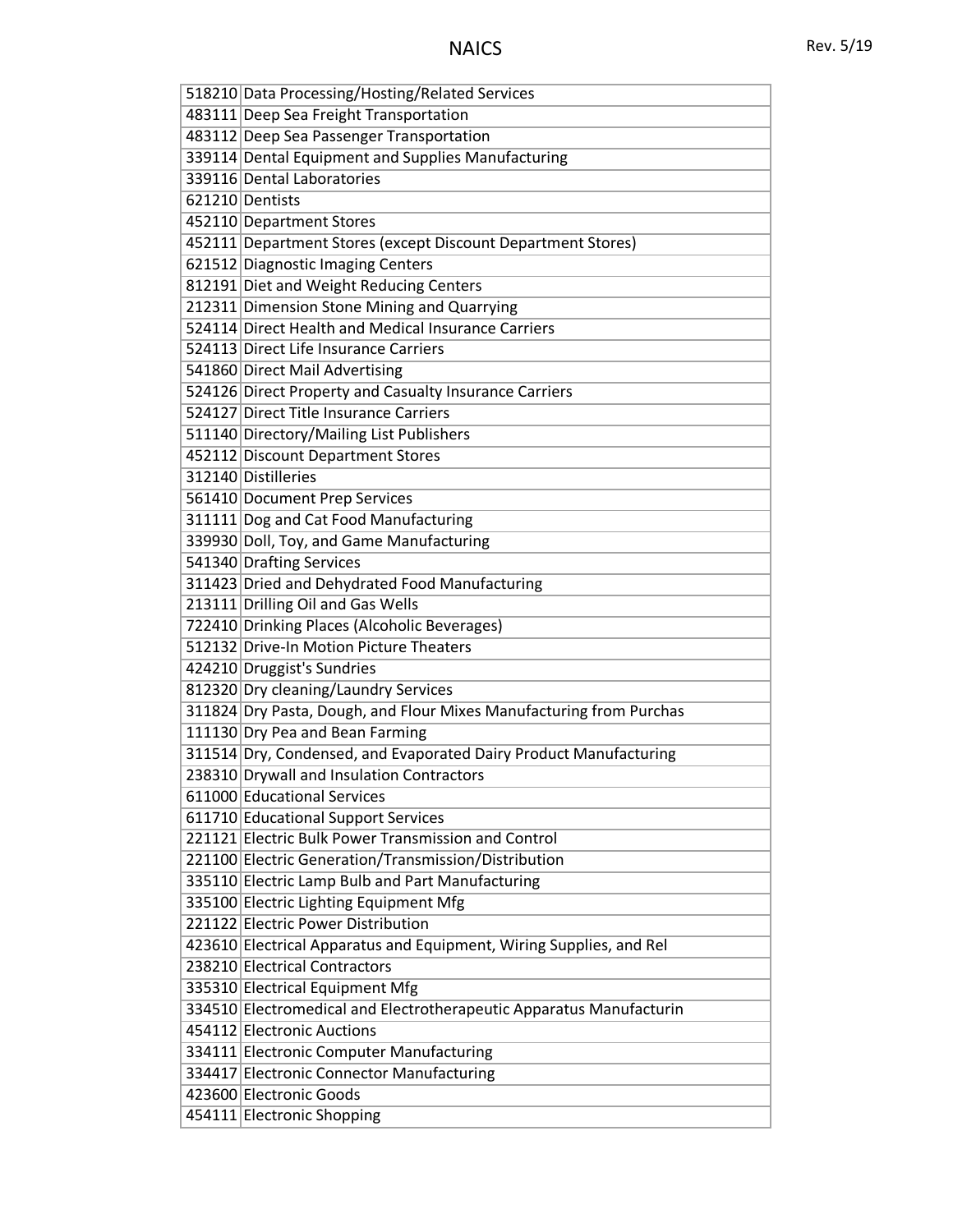| 811210 Electronic/Precision Equipment Repair                        |
|---------------------------------------------------------------------|
| 443142 Electronics Stores                                           |
| 332813 Electroplating, Plating, Polishing, Anodizing, and Coloring  |
| 611110 Elementary and Secondary Schools                             |
| 333921 Elevator and Moving Stairway Manufacturing                   |
| 624230 Emergency and Other Relief Services                          |
| 561311 Employment Placement Agencies                                |
| 561300 Employment Services                                          |
| 333610 Engine/Power Transmission Equip Mfg                          |
| 321213 Engineered Wood Member (except Truss) Manufacturing          |
| 541330 Engineering Services                                         |
| 813312 Environment, Conservation and Wildlife Organizations         |
| 541620 Environmental Consulting Services                            |
| 811310 Equipment Repair of Commercial Machinery                     |
| 454110 E-Shopping/Mail Order Houses                                 |
| 325193 Ethyl Alcohol Manufacturing                                  |
| 611691 Exam Preparation and Tutoring                                |
| 921140 Executive and Legislative Offices, Combined                  |
| 921110 Executive Offices                                            |
| 561312 Executive Search Services                                    |
| 325920 Explosives Manufacturing                                     |
| 561710 Exterminating Services                                       |
| 313320 Fabric Coating Mills                                         |
| 332996 Fabricated Pipe and Pipe Fitting Manufacturing               |
| 332312 Fabricated Structural Metal Manufacturing                    |
| 561210 Facilities Support Services                                  |
| 448140 Family Clothing Stores                                       |
| 621410 Family Planning Centers                                      |
| 423820 Farm and Garden Machinery and Equipment Merchant Wholesalers |
| 115115 Farm Labor Contractors and Crew Leaders                      |
| 333111 Farm Machinery and Equipment Manufacturing                   |
| 115116 Farm Management Services                                     |
| 424500 Farm Product Raw Materials                                   |
| 493130 Farm Product Warehousing and Storage                         |
| 424910 Farm Supplies                                                |
| 339993 Fastener, Button, Needle, and Pin Manufacturing              |
| 311225 Fats and Oils Refining and Blending                          |
| 325314 Fertilizer (Mixing Only) Manufacturing                       |
| 325300 Fertilizer/Other Agricultural Chemical Mfg                   |
| 335921 Fiber Optic Cable Manufacturing                              |
| 313110 Fiber, Yarn, and Thread Mills                                |
| 522320 Financial Transactions Processing, Reserve, and Clearinghous |
| 611610 Fine Arts Schools                                            |
| 112511 Finfish Farming and Fish Hatcheries                          |
| 114111 Finfish Fishing                                              |
| 238350 Finish Carpentry Contractors                                 |
| 922160 Fire Protection                                              |
| 424460 Fish and Seafood Merchant Wholesalers                        |
| 114110 Fishing                                                      |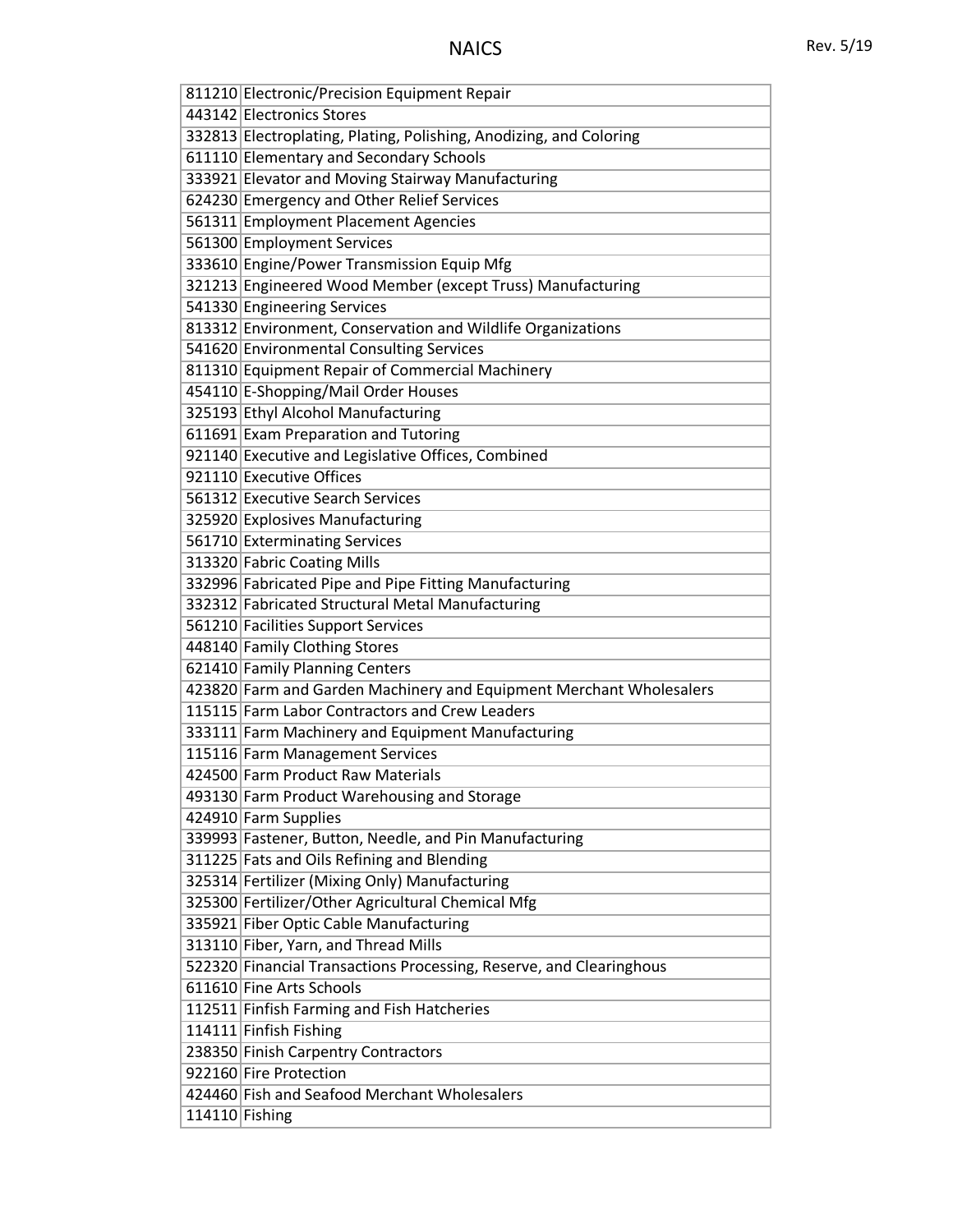| 713940 Fitness and Recreational Sports Centers              |
|-------------------------------------------------------------|
| 327211 Flat Glass Manufacturing                             |
| 311930 Flavoring Syrup and Concentrate Manufacturing        |
| 611512 Flight Training                                      |
| 442210 Floor Covering Stores                                |
| 238330 Flooring Contractors                                 |
| 111422 Floriculture Production                              |
| 453110 Florists                                             |
| 311211 Flour Milling                                        |
| 311511 Fluid Milk Manufacturing                             |
| 333995 Fluid Power Cylinder and Actuator Manufacturing      |
| 333996 Fluid Power Pump and Motor Manufacturing             |
| 332912 Fluid Power Valve and Hose Fitting Manufacturing     |
| 322212 Folding Paperboard Box Manufacturing                 |
| 446191 Food (Health) Supplement Stores                      |
| 333241 Food Product Machinery Manufacturing                 |
| 722310 Foodservice Contractors                              |
| 424340 Footwear Merchant Wholesalers                        |
| 316210 Footwear Mfg                                         |
| 811430 Footwear/Leather Goods Repair                        |
| 113210 Forest Nurseries                                     |
| 115310 Forestry Support                                     |
| 332110 Forging/Stamping                                     |
| 532220 Formal Wear/Costume Rental                           |
| 221112 Fossil Fuel Electric Power Generation                |
| 238100 Foundation/Structure/Bldg/ Exterior Contractors      |
| 331500 Foundries                                            |
| 238130 Framing Contractors                                  |
| 621493 Freestanding Emergency Centers                       |
| 488510 Freight Transportation Arrangement                   |
| 424480 Fresh Fruit and Vegetable Merchant Wholesalers       |
| 311813 Frozen Cakes, Pies, and Other Pastries Manufacturing |
| 311411 Frozen Fruit, Juice, and Vegetable Manufacturing     |
| 311412 Frozen Specialty Food Manufacturing                  |
| 111336 Fruit and Tree Nut Combination Farming               |
| 311421 Fruit and Vegetable Canning                          |
| 111300 Fruit/Nut Farming                                    |
| 311400 Fruit/Vegetable Preserving Mfg                       |
| 454310 Fuel Dealers                                         |
| 722511 Full-Service Restaurants                             |
| 722110 Full-Service Restaurants/Cafeterias                  |
| 812210 Funeral Homes/Funeral Services                       |
| 112930 Fur-Bearing Animal and Rabbit Production             |
| 423210 Furniture Merchant Wholesalers                       |
| 442110 Furniture Stores                                     |
| 423200 Furniture/Home Furnishings                           |
| 337000 Furniture/Related Product Mfg                        |
| 713200 Gambling Industries                                  |
| 447100 Gas Stations                                         |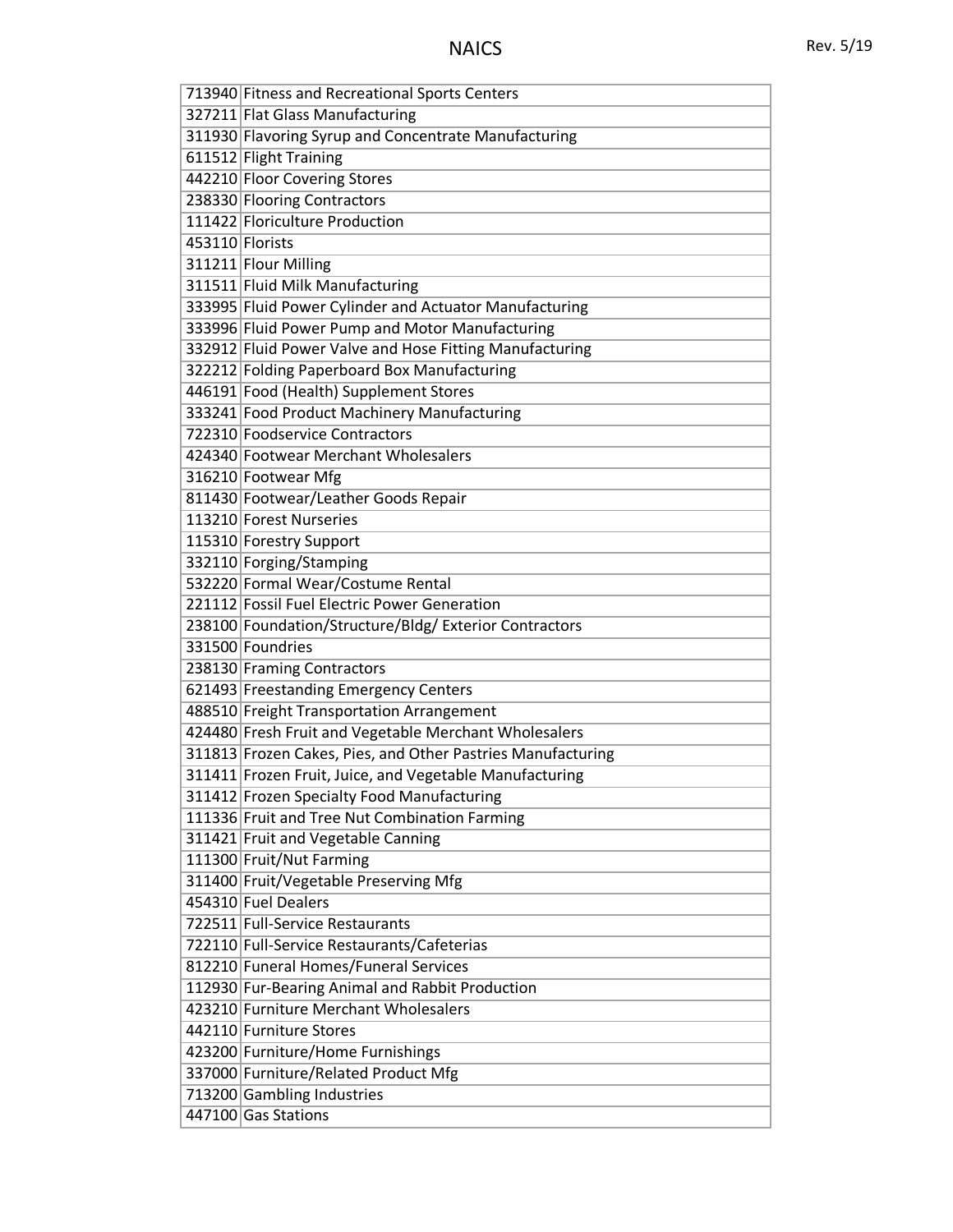| 339991 Gasket, Packing, and Sealing Device Manufacturing            |
|---------------------------------------------------------------------|
| 447110 Gasoline Stations with Convenience Stores                    |
| 811111 General Automotive Repair                                    |
| 484122 General Freight Trucking, Long-Distance, Less Than Truckload |
| 484121 General Freight Trucking, Long-Distance, Truckload           |
| 424410 General Line Grocery Merchant Wholesalers                    |
| 622110 General Medical and Surgical Hospitals                       |
| 532310 General Rental Centers                                       |
| 493110 General Warehousing and Storage                              |
| 541360 Geophysical Surveying/Mapping Services                       |
| 221116 Geothermal Electric Power Generation                         |
| 453220 Gift Stores                                                  |
| 238150 Glass and Glazing Contractors                                |
| 327213 Glass Container Manufacturing                                |
| 327215 Glass Product Manufacturing Made of Purchased Glass          |
| 327210 Glass/Glass Product Mfg                                      |
| 112420 Goat Farming                                                 |
| 212221 Gold Ore Mining                                              |
| 713910 Golf Courses and Country Clubs                               |
| 424510 Grain and Field Bean Merchant Wholesalers                    |
| 311200 Grain/Oilseed Milling                                        |
| 813211 Grantmaking Foundations                                      |
| 111332 Grape Vineyards                                              |
| 541430 Graphic Design Services                                      |
| 111400 Greenhouses                                                  |
| 511191 Greeting Card Publishers                                     |
| 445110 Grocery Stores                                               |
| 424400 Grocery/Related Products                                     |
| 327992 Ground or Treated Mineral and Earth Manufacturing            |
| 336414 Guided Missile and Space Vehicle Manufacturing               |
| 336415 Guided Missile and Space Vehicle Propulsion Unit and Propuls |
| 327420 Gypsum Product Manufacturing                                 |
| 332510 Hardware manufacturing                                       |
| 423710 Hardware Merchant Wholesalers                                |
| 444130 Hardware Stores                                              |
| 423700 Hardware/Plumbing/Heating Equipment                          |
| 321211 Hardwood Veneer and Plywood Manufacturing                    |
| 111940 Hay Farming                                                  |
| 562112 Hazardous Waste Collection                                   |
| 562211 Hazardous Waste Treatment and Disposal                       |
| 446100 Health and Personal Care Stores                              |
| 525120 Health and Welfare Funds                                     |
| 333414 Heating Equipment (except Warm Air Furnaces) Manufacturing   |
| 454311 Heating Oil Dealers                                          |
| 336120 Heavy Duty Truck Manufacturing                               |
| 712120 Historical Sites                                             |
| 621491 HMO Medical Centers                                          |
| 451120 Hobby/Toy/Game Stores                                        |
| 811411 Home and Garden Equipment Repair and Maintenance             |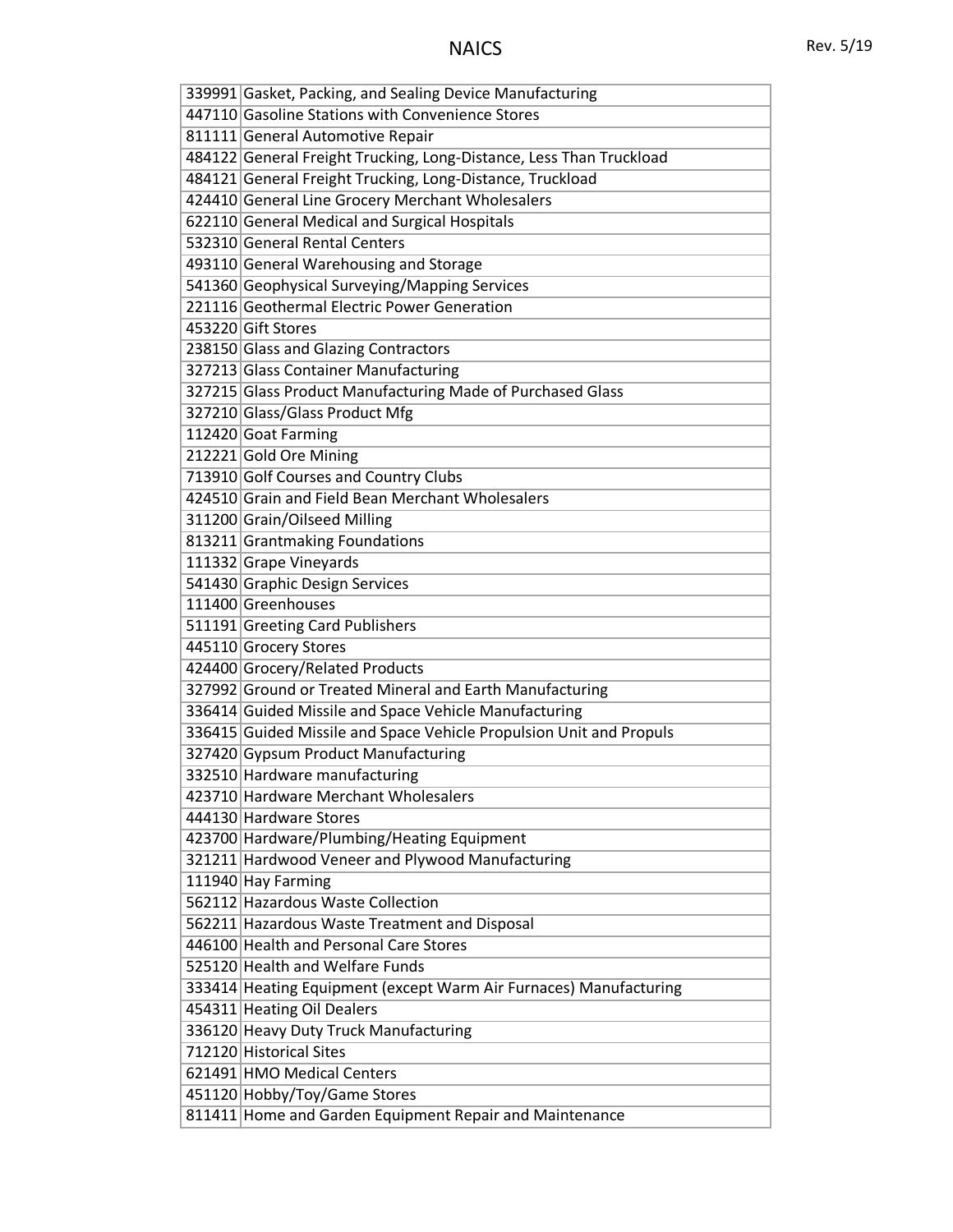| 444110 Home Centers                                                 |
|---------------------------------------------------------------------|
| 423220 Home Furnishing Merchant Wholesalers                         |
| 621610 Home Health Care Services                                    |
| 532291 Home Health Equipment Rental                                 |
| 811410 Home/Garden Equipment Repair                                 |
| 112920 Horses and Other Equine Production                           |
| 315110 Hosiery and Sock Mills                                       |
| 622000 Hospitals                                                    |
| 721110 Hotels and Motels                                            |
| 335200 Household Appliance Mfg                                      |
| 443141 Household Appliance Stores                                   |
| 423620 Household Appliances, Electric Housewares, and Consumer Elec |
| 335221 Household Cooking Appliance Manufacturing                    |
| 337125 Household Furniture (except Wood and Metal) Manufacturing    |
| 335224 Household Laundry Equipment Manufacturing                    |
| 335222 Household Refrigerator and Home Freezer Manufacturing        |
| 541612 Human Resources Consulting Services                          |
| 813311 Human Rights Organizations                                   |
| 114210 Hunting/Trapping                                             |
| 333410 HVAC and Comm Refrigeration Equip Mfg                        |
| 221111 Hydroelectric Power Generation                               |
| 311520 Ice Cream and Frozen Dessert Manufacturing                   |
| 312113 Ice Manufacturing                                            |
| 711510 Independent Artists/Writers/Performers                       |
| 624100 Individual/Family Services                                   |
| 333413 Industrial and Commercial Fan and Blower and Air Purificatio |
| 424130 Industrial and Personal Service Paper Merchant Wholesalers   |
| 236210 Industrial Building Construction                             |
| 541420 Industrial Design Services                                   |
| 325120 Industrial Gas Manufacturing                                 |
| 812332 Industrial Launderers                                        |
| 423830 Industrial Machinery and Equipment Merchant Wholesalers      |
| 333200 Industrial Machinery Mfg                                     |
| 333511 Industrial Mold Manufacturing                                |
| 333994 Industrial Process Furnace and Oven Manufacturing            |
| 212322 Industrial Sand Mining                                       |
| 423840 Industrial Supplies Merchant Wholesalers                     |
| 333924 Industrial Truck, Tractor, Trailer, and Stacker Machinery Ma |
| 332911 Industrial Valve Manufacturing                               |
| 483211 Inland Water Freight Transportation                          |
| 483212 Inland Water Passenger Transportation                        |
| 337127 Institutional Furniture Manufacturing                        |
| 334515 Instrument Manufacturing for Measuring and Testing Electrici |
| 334513 Instruments Manufacturing for Measuring, Displaying, and Con |
| 524210 Insurance Agencies and Brokerages                            |
| 525100 Insurance/Employee Benefit Funds                             |
| 524150 Insurance/Reinsurance Carriers                               |
| 512220 Integrated Record Production/Distribution                    |
|                                                                     |
| 541410 Interior Design Services                                     |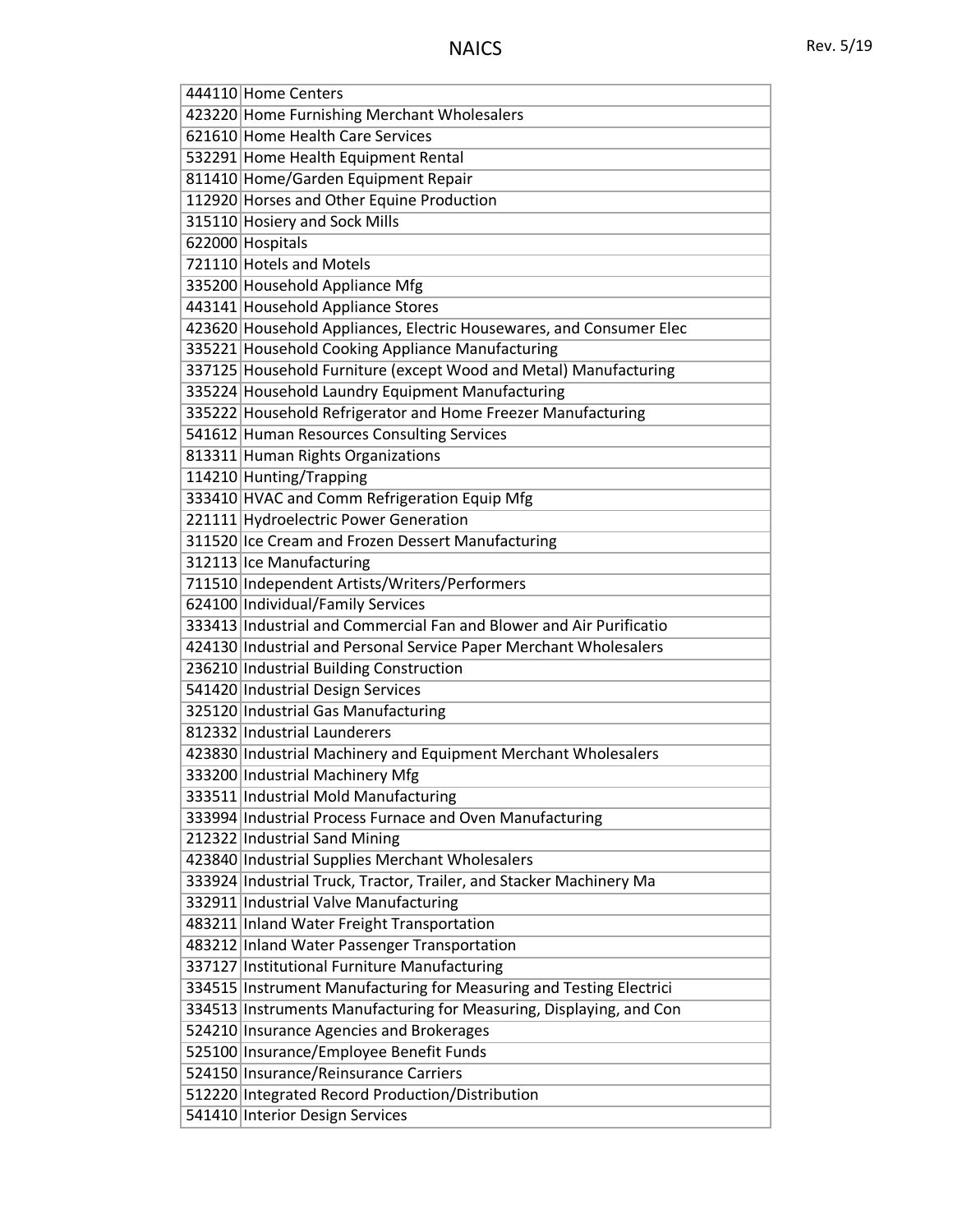| 928120 International Affairs                                        |
|---------------------------------------------------------------------|
| 522293 International Trade Financing                                |
| 519130 Internet Publishing and Broadcasting and Web Search Portals  |
| 516110 Internet Publishing/Broadcasting                             |
| 518111 Internet Service Providers                                   |
| 485210 Interurban/Rural Bus Transportation                          |
| 561600 Investigation and Security Services                          |
| 561611 Investigation Services                                       |
| 523930 Investment Advice                                            |
| 523110 Investment Banking/Securities Dealing                        |
| 325413 In-Vitro Diagnostic Substance Manufacturing                  |
| 332111 Iron and Steel Forging                                       |
| 331210 Iron and Steel Pipe and Tube Manufacturing from Purchased St |
| 331511 Iron Foundries                                               |
| 212210 Iron Ore Mining                                              |
| 331110 Iron/Steel Mills/Ferroalloy Mfg                              |
| 334517 Irradiation Apparatus Manufacturing                          |
| 561720 Janitorial Services                                          |
| 339910 Jewelry and Silverware Manufacturing                         |
| 448310 Jewelry Stores                                               |
| 423940 Jewelry/Watch/Precious Stone/Metals                          |
| 611210 Junior Colleges                                              |
| 212324 Kaolin and Ball Clay Mining                                  |
| 621492 Kidney Dialysis Centers                                      |
| 313240 Knit Fabric Mills                                            |
| 813930 Labor Unions and Similar Labor Organizations                 |
| 326130 Laminated Plastics Plate, Sheet (except Packaging), and Shap |
| 237210 Land Subdivision                                             |
| 541320 Landscape Architecture Services                              |
| 561730 Landscaping Services                                         |
| 611630 Language Schools                                             |
| 333112 Lawn and Garden Tractor and Home Lawn and Garden Equipment M |
| 444200 Lawn/Garden Equipment Stores                                 |
| 541110 Lawyers                                                      |
| 212231 Lead Ore and Zinc Ore Mining                                 |
| 316110 Leather/Hide Tanning Finishing                               |
| 922130 Legal Counsel and Prosecution                                |
| 921120 Legislative Bodies                                           |
| 519120 Libraries and Archives                                       |
| 524140 Life/Health/Medical Insurance/Reinsurance Carriers           |
| 336112 Light Truck and Utility Vehicle Manufacturing                |
| 327410 Lime Manufacturing                                           |
| 327400 Lime/Gypsum Product Mfg                                      |
| 722210 Limited-Service Eating Places                                |
| 722513 Limited-Service Restaurants                                  |
| 485320 Limousine Service                                            |
| 482111 Line-Haul Railroads                                          |
| 812331 Linen Supply                                                 |
| 812330 Linen/Uniform Supply                                         |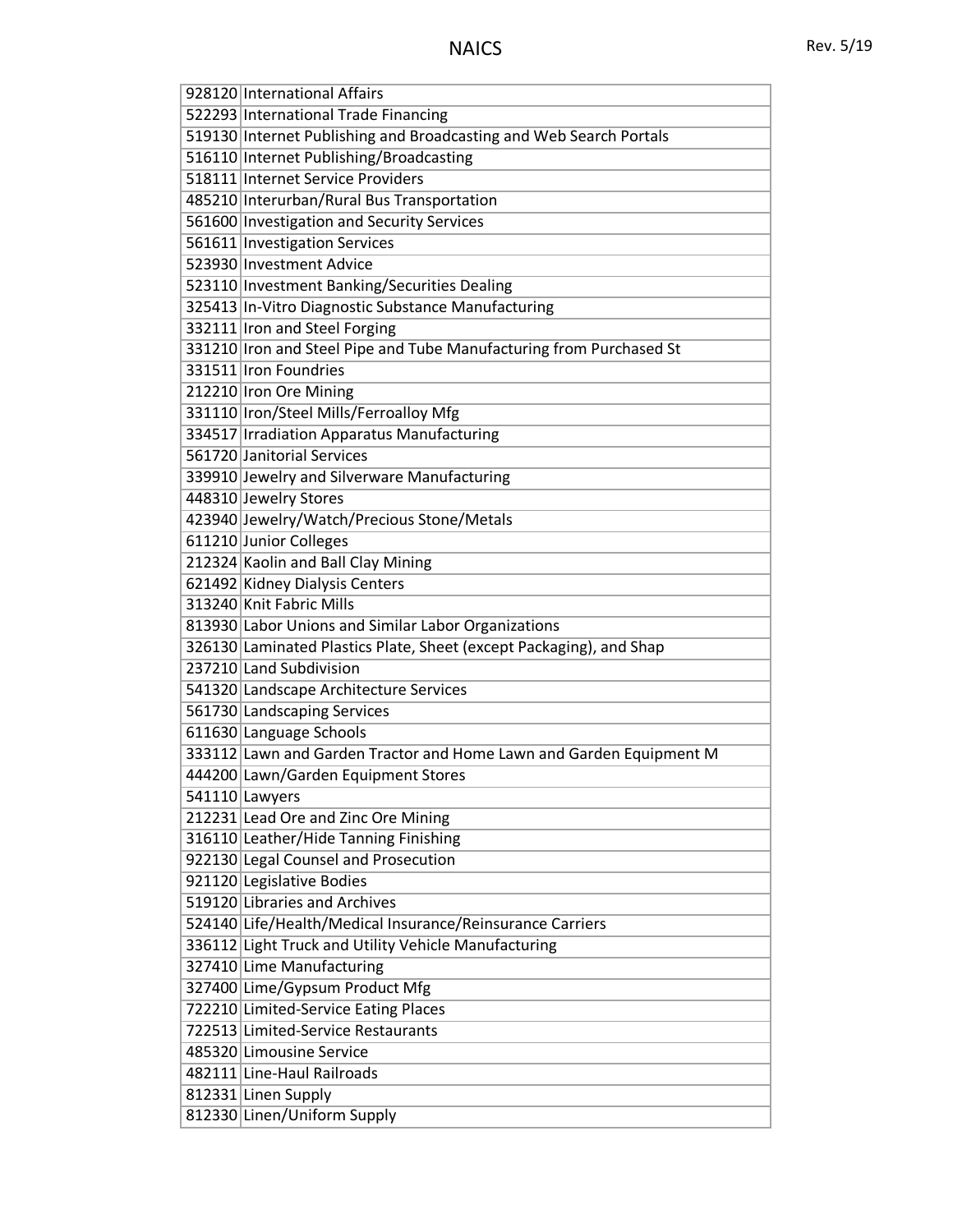| 454312 Liquefied Petroleum Gas Dealers                              |
|---------------------------------------------------------------------|
| 445310 Liquor Stores                                                |
| 424520 Livestock Merchant Wholesalers                               |
| 492210 Local Messengers/Delivery                                    |
| 484110 Local Trucking                                               |
| 561622 Locksmiths                                                   |
| 113310 Logging                                                      |
| 484120 Long-distance Trucking                                       |
| 448320 Luggage/Leather Goods Stores                                 |
| 423310 Lumber, Plywood, Millwork, and Wood Panel Merchant Wholesale |
| 423300 Lumber/Other Construction Materials                          |
| 332710 Machine Shops                                                |
| 332700 Machine shops, turned product and screw, nut & bolt manufact |
| 333517 Machine Tool Manufacturing                                   |
| 423800 Machinery/Equipment/Supplies                                 |
| 334610 Magnetic/Optical Media Mfg                                   |
| 454113 Mail-Order Houses                                            |
| 311213 Malt Manufacturing                                           |
| 321991 Manufactured Home (Mobile Home) Manufacturing                |
| 713930 Marinas                                                      |
| 488320 Marine Cargo Handling                                        |
| 541613 Marketing Consulting Services                                |
| 541910 Marketing Research/Public Opinion Polling                    |
| 238140 Masonry Contractors                                          |
| 562920 Materials Recovery Facilities                                |
| 337910 Mattress Manufacturing                                       |
| 311941 Mayonnaise, Dressing, and Other Prepared Sauce Manufacturing |
| 333913 Measuring and Dispensing Pump Manufacturing                  |
| 424470 Meat and Meat Product Merchant Wholesalers                   |
| 445210 Meat Markets                                                 |
| 311612 Meat Processed from Carcasses                                |
| 333613 Mechanical Power Transmission Equipment Manufacturing        |
| 541830 Media Buying Agencies                                        |
| 541840 Media Representatives                                        |
| 339110 Medical Equipment/Supplies Mfg                               |
| 621511 Medical Laboratories                                         |
| 423450 Medical, Dental, and Hospital Equipment and Supplies Merchan |
| 621510 Medical/Diagnostic Labs                                      |
| 325411 Medicinal and Botanical Manufacturing                        |
| 315220 Men's and Boy's Apparel Mfg                                  |
| 424320 Men's and Boys' Clothing and Furnishings Merchant Wholesaler |
| 448110 Men's Clothing Stores                                        |
| 621330 Mental Health Practitioners                                  |
| 621112 Mental Health Specialists                                    |
| 332431 Metal Can Manufacturing                                      |
| 332812 Metal Coating, Engraving (except Jewelry and Silverware), an |
| 332119 Metal Crown, Closure, and Other Metal Stamping (except Autom |
| 332811 Metal Heat Treating                                          |
| 337124 Metal Household Furniture Manufacturing                      |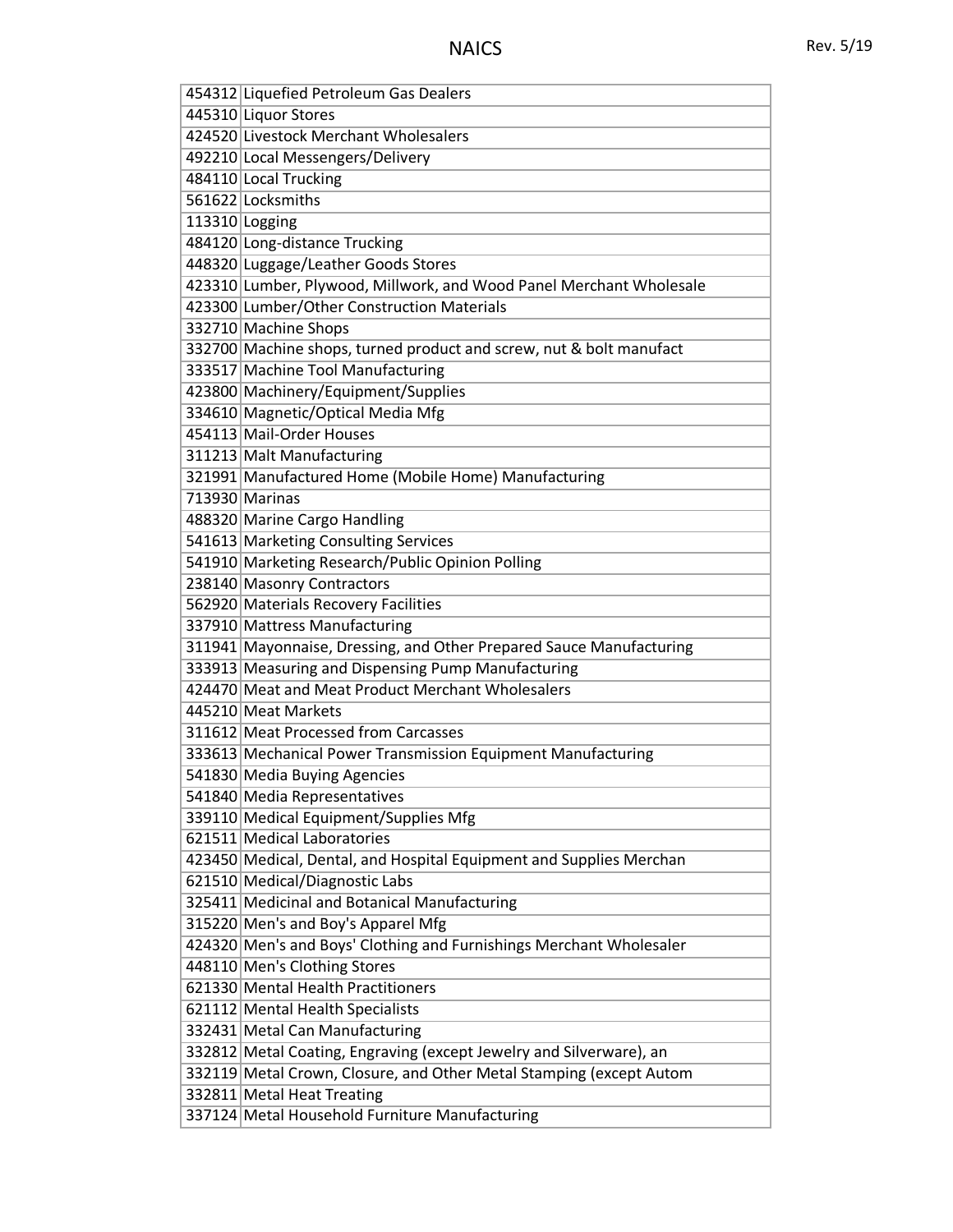| 332215 Metal Kitchen Cookware, Utensil, Cutlery, and Flatware (exce                                                                 |
|-------------------------------------------------------------------------------------------------------------------------------------|
| 212200 Metal Ore Mining                                                                                                             |
| 423510 Metal Service Centers and Other Metal Merchant Wholesalers                                                                   |
| 332420 Metal Tank (Heavy Gauge) Manufacturing                                                                                       |
| 332321 Metal Window and Door Manufacturing                                                                                          |
| 423500 Metal/Mineral (except Petroleum)                                                                                             |
| 333510 Metalworking Machinery Mfg                                                                                                   |
| 541600 Mgmt/Scientific/Technical/Consulting Services                                                                                |
| 336992 Military Armored Vehicle, Tank, and Tank Component Manufactu                                                                 |
| 327993 Mineral Wool Manufacturing                                                                                                   |
| 333131 Mining Machinery and Equipment Manufacturing                                                                                 |
| 213110 Mining Support Activities                                                                                                    |
| 531130 Mini-warehouses and Self-Storage Units Lessors                                                                               |
| 523999 Miscellaneous Financial Investment Activities                                                                                |
| 523910 Miscellaneous Intermediation                                                                                                 |
| 485111 Mixed Mode Transit Systems                                                                                                   |
| 722330 Mobile Food Services                                                                                                         |
| 453930 Mobile Home Dealers                                                                                                          |
| 521110 Monetary Authorities-Central Bank                                                                                            |
| 522310 Mortgage and Nonmortgage Loan Brokers                                                                                        |
| 512120 Motion Picture and Video Distribution                                                                                        |
| 512110 Motion Picture and Video Production                                                                                          |
| 512131 Motion Picture Theaters (except Drive-Ins)                                                                                   |
| 512100 Motion Picture/Video Industries                                                                                              |
| 335312 Motor and Generator Manufacturing                                                                                            |
| 336213 Motor Home Manufacturing                                                                                                     |
| 423100 Motor Vehicle and Parts/Supplies                                                                                             |
| 336211 Motor Vehicle Body Manufacturing                                                                                             |
| 336210 Motor Vehicle Body/Trailer Mfg                                                                                               |
| 336340 Motor Vehicle Brake System Manufacturing                                                                                     |
| 336320 Motor Vehicle Electrical and Electronic Equipment Manufactur                                                                 |
| 336310 Motor Vehicle Gasoline Engine and Engine Parts Manufacturing                                                                 |
| 336370 Motor Vehicle Metal Stamping                                                                                                 |
| 336100 Motor Vehicle Mfg                                                                                                            |
| 423140 Motor Vehicle Parts (Used) Merchant Wholesalers                                                                              |
| 336300 Motor Vehicle Parts Mfg                                                                                                      |
| 336360 Motor Vehicle Seating and Interior Trim Manufacturing<br>336330 Motor Vehicle Steering and Suspension Components (except Spr |
|                                                                                                                                     |
| 423120 Motor Vehicle Supplies and New Parts Merchant Wholesalers<br>488410 Motor Vehicle Towing                                     |
| 336350 Motor Vehicle Transmission and Power Train Parts Manufacturi                                                                 |
| 441221 Motorcycle Dealers                                                                                                           |
| 441228 Motorcycle, ATV, and All Other Motor Vehicle Dealers                                                                         |
| 336991 Motorcycle, Bicycle, and Parts Manufacturing                                                                                 |
| 712110 Museums                                                                                                                      |
| 712100 Museums/Historical/Similar Institutions                                                                                      |
| 111411 Mushroom Production                                                                                                          |
| 512230 Music Publishers                                                                                                             |
| 711130 Musical Groups and Artists                                                                                                   |
|                                                                                                                                     |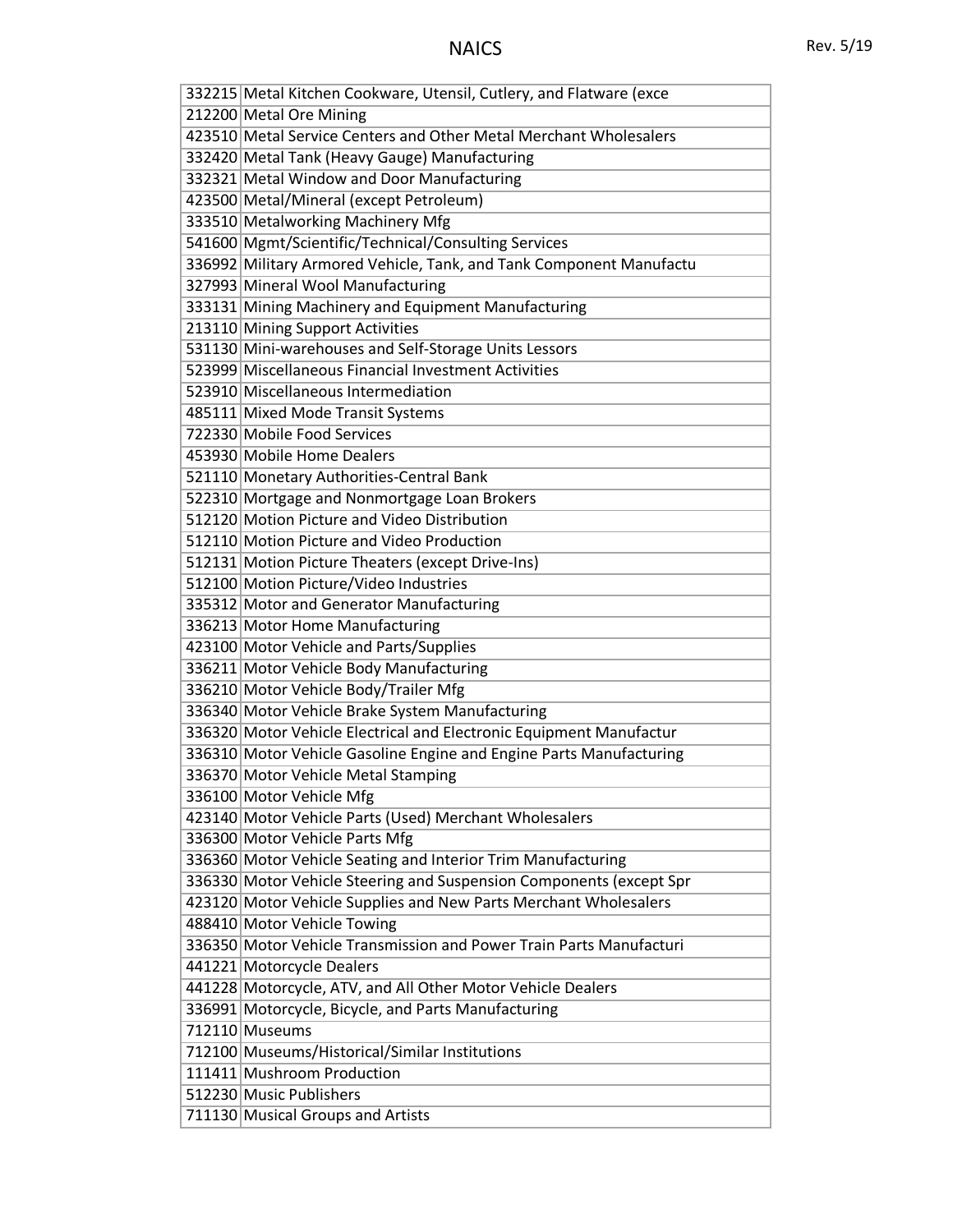| 339992 Musical Instrument Manufacturing                             |
|---------------------------------------------------------------------|
| 451140 Musical Instrument/Supplies Stores                           |
| 812113 Nail Salons                                                  |
| 313220 Narrow Fabric Mills and Schiffli Machine Embroidery          |
| 928110 National Security                                            |
| 221210 Natural Gas Distribution                                     |
| 211112 Natural Gas Liquid Extraction                                |
| 712190 Nature Parks and Other Similar Institutions                  |
| 334500 Nav/Measuring/Electromedical/Control Instruments Mfg         |
| 488330 Navigational Services to Shipping                            |
| 441110 New Car Dealers                                              |
| 236117 New Housing For-Sale Builders                                |
| 236116 New Multifamily Housing Construction except For-Sale Builde  |
| 236115 New Single-Family Housing Construction except For-Sale Buil  |
| 451212 News Dealers/Newsstands                                      |
| 519110 News Syndicates                                              |
| 511110 Newspaper Publishers                                         |
| 322122 Newsprint Mills                                              |
| 325311 Nitrogenous Fertilizer Manufacturing                         |
| 311340 Nonchocolate Confectionery Manufacturing                     |
| 335932 Noncurrent-Carrying Wiring Device Manufacturing              |
| 332112 Nonferrous Forging                                           |
| 331410 Nonferrous Metal (except Aluminum) Smelting and Refining     |
| 331491 Nonferrous Metal (except Copper and Aluminum) Rolling, Drawi |
| 331523 Nonferrous Metal Die-Casting Foundries                       |
| 331400 Nonferrous Metal Production/Processing                       |
| 533110 Nonfinancial Intangible Assets Lessors                       |
| 531120 Nonresidential Buildings Lessors                             |
| 531312 Nonresidential Property Managers                             |
| 481212 Nonscheduled Chartered Freight Air Transportation            |
| 481211 Nonscheduled Chartered Passenger Air Transportation          |
| 337122 Nonupholstered Wood Household Furniture Manufacturing        |
| 313230 Nonwoven Fabric Mills                                        |
| 221113 Nuclear Electric Power Generation                            |
| 111421 Nursery and Tree Production                                  |
| 444220 Nursery, Garden Center, and Farm Supply Stores               |
| 424930 Nursery/Florist's Supplies                                   |
| 623110 Nursing Care Facilities (Skilled Nursing Facilities)         |
| 623000 Nursing/Residential Care Facilities                          |
| 561110 Office Administrative Services                               |
| 423420 Office Equipment Merchant Wholesalers                        |
| 337214 Office Furniture (except Wood) Manufacturing                 |
| 532420 Office Machinery and Equipment Rental and Leasing            |
| 339940 Office Supplies (except Paper) Manufacturing                 |
| 453210 Office Supplies Stores                                       |
| 453200 Office Supplies, Stationery and Gift Stores                  |
| 333132 Oil and Gas Field Machinery and Equipment Manufacturing      |
| 237120 Oil and Gas Pipeline and Related Structures Construction     |
| 211110 Oil/Gas Extraction                                           |
|                                                                     |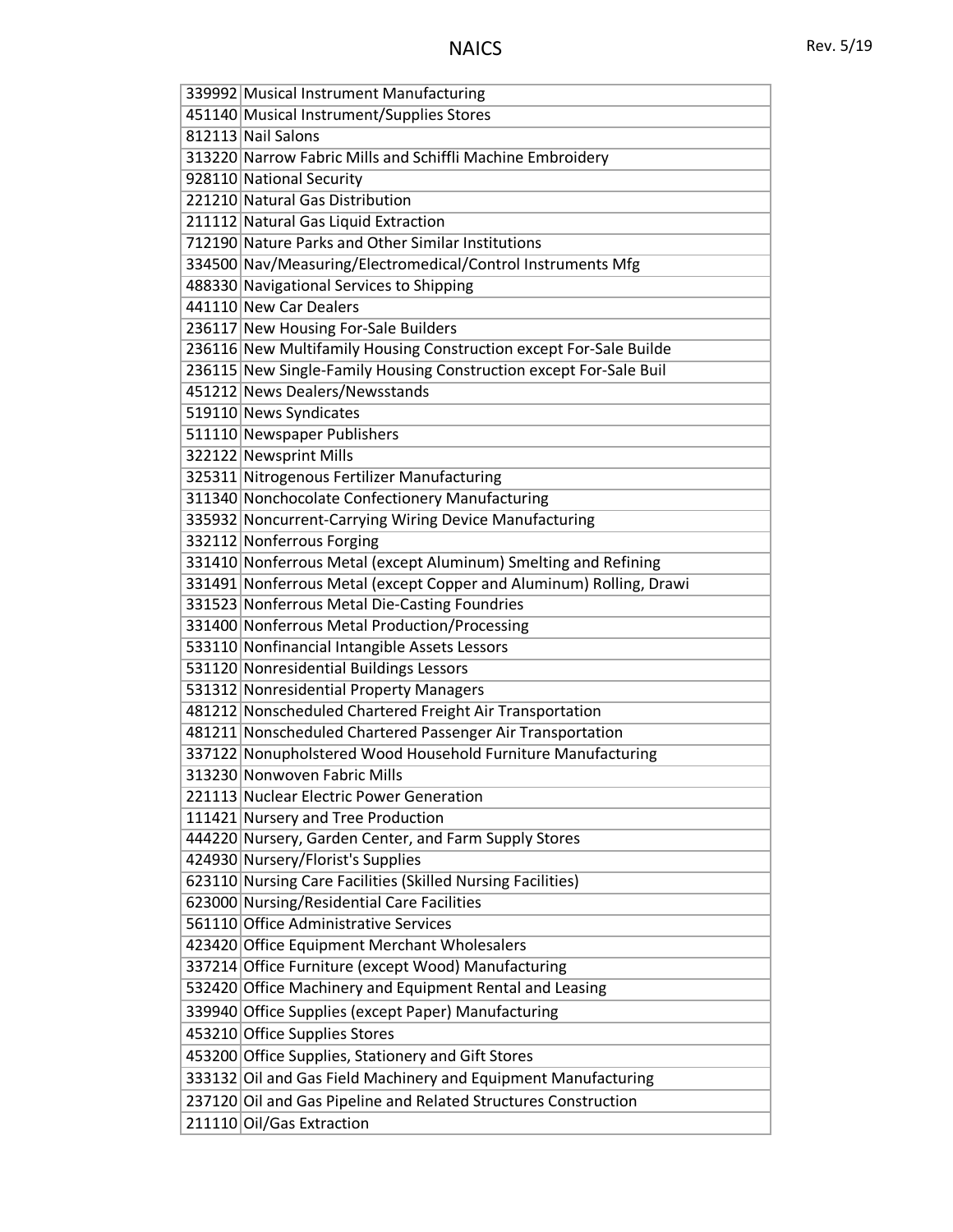| 111120 Oilseed (except Soybean) Farming                             |
|---------------------------------------------------------------------|
| 111191 Oilseed and Grain Combination Farming                        |
| 111100 Oilseed/Grain Farming                                        |
| 812922 One-Hour Photofinishing                                      |
| 525910 Open-End Investment Funds                                    |
| 339115 Ophthalmic Goods Manufacturing                               |
| 423460 Ophthalmic Goods Merchant Wholesalers                        |
| 446130 Optical Goods Stores                                         |
| 333314 Optical Instrument and Lens Manufacturing                    |
| 621320 Optometrists                                                 |
| 111310 Orange Groves                                                |
| 332323 Ornamental and Architectural Metal Work Manufacturing        |
| 541219 Other Accounting Services                                    |
| 522390 Other Activities Related to Credit Intermediation            |
| 531390 Other Activities Related to Real Estate                      |
| 336413 Other Aircraft Parts and Auxiliary Equipment Manufacturing   |
| 488119 Other Airport Operations                                     |
| 331318 Other Aluminum Rolling, Drawing, and Extruding               |
| 713900 Other Amusement/Recreation Industries (Gyms)                 |
| 311119 Other Animal Food Manufacturing                              |
| 112900 Other Animal Production                                      |
| 315190 Other Apparel Knitting Mills                                 |
| 315290 Other Apparel Mfg                                            |
| 112519 Other Aquaculture                                            |
| 811118 Other Automotive Mechanical and Electrical Repair and Mainte |
| 811190 Other Automotive Repair (washing/waxing)                     |
| 325180 Other Basic Inorganic Chemical Manufacturing                 |
| 238290 Other Building Equipment Contractors                         |
| 238390 Other Building Finishing Contractors                         |
| 444190 Other Building Material Dealers                              |
| 561790 Other Buildings/Dwellings Services                           |
| 561439 Other Business Service Centers (including Copy Shops)        |
| 561490 Other Business Support Services                              |
| 424690 Other Chemical and Allied Products Merchant Wholesalers      |
| 212393 Other Chemical and Fertilizer Mineral Mining                 |
| 325900 Other Chemical Product/Preparation Mfg                       |
| 813990 Other Civic/Religeous/Similar Organizations                  |
| 448190 Other Clothing Stores                                        |
| 532490 Other Commercial and Industrial Machinery and Equipment Rent |
| 333318 Other Commercial and Service Industry Machinery Manufacturin |
| 423440 Other Commercial Equipment Merchant Wholesalers              |
| 335929 Other Communication and Energy Wire Manufacturing            |
| 334290 Other Communications Equipment Manufacturing                 |
| 624229 Other Community Housing Services                             |
| 541519 Other Computer Related Services                              |
| 327390 Other Concrete Product Manufacturing                         |
| 423390 Other Construction Material Merchant Wholesalers             |
|                                                                     |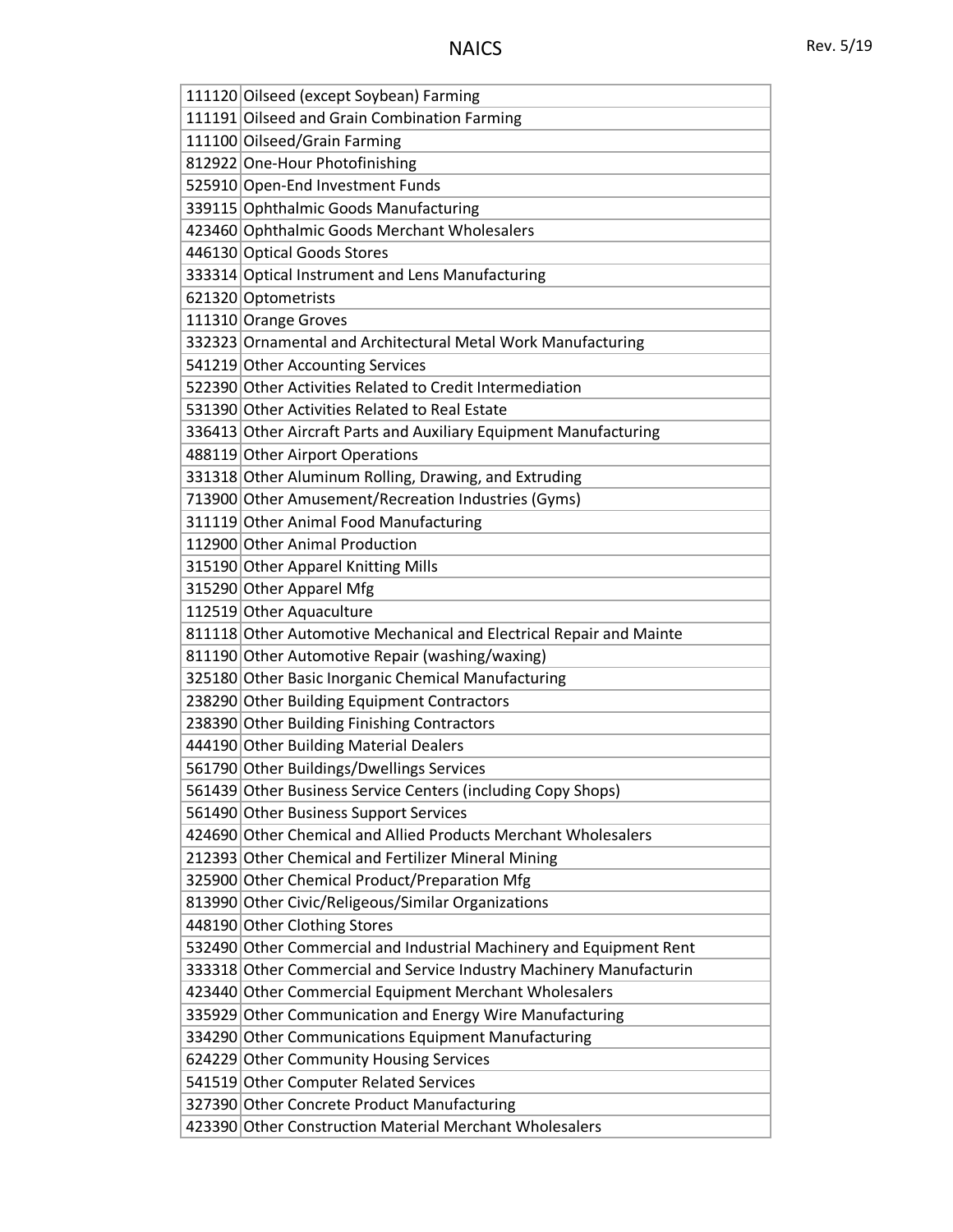| 532290 Other Consumer Goods Rental                                  |
|---------------------------------------------------------------------|
| 111900 Other Crop Farming                                           |
| 212319 Other Crushed and Broken Stone Mining and Quarrying          |
| 315280 Other Cut and Sew Apparel Manufacturing                      |
| 522190 Other Depository Credit Intermediation                       |
| 524128 Other Direct Insurance (except Life, Health, and Medical) Ca |
| 454390 Other Direct Selling Establishments                          |
| 221118 Other Electric Power Generation                              |
| 335900 Other Electrical Equipment Mfg                               |
| 811219 Other Electronic and Precision Equipment Repair and Maintena |
| 334419 Other Electronic Component Manufacturing                     |
| 334410 Other Electronic Component Mfg                               |
| 423690 Other Electronic Parts and Equipment Merchant Wholesalers    |
| 333618 Other Engine Equipment Manufacturing                         |
| 332900 Other Fabricated Metal Product Mfg                           |
| 332618 Other Fabricated Wire Product Manufacturing                  |
| 424590 Other Farm Product Raw Material Merchant Wholesalers         |
| 523900 Other Financial Investment Activities                        |
| 525990 Other Financial Vehicles                                     |
| 111419 Other Food Crops Grown Under Cover                           |
| 311900 Other Food Mfg                                               |
| 238190 Other Foundation, Structure, and Building Exterior Contracto |
| 454319 Other Fuel Dealers                                           |
| 713290 Other Gambling Industries                                    |
| 447190 Other Gasoline Stations                                      |
| 921190 Other General Government Support                             |
| 452900 Other General Merchandise Stores                             |
| 333900 Other General Purpose Machinery Mfg                          |
| 813219 Other Grantmaking and Giving Services                        |
| 424490 Other Grocery and Related Products Merchant Wholesalers      |
| 336419 Other Guided Missile and Space Vehicle Parts and Auxiliary E |
| 621900 Other Health Care Services                                   |
| 446190 Other Health/Personal Care Stores                            |
| 237990 Other Heavy/Civil Engineering Construction                   |
| 551112 Other Holding Companies                                      |
| 442299 Other Home Furnishings Stores                                |
| 624190 Other Individual and Family Services                         |
| 333249 Other Industrial Machinery Manufacturing                     |
| 519100 Other Information Services                                   |
| 525190 Other Insurance Funds                                        |
| 524290 Other Insurance Related Activities                           |
| 922190 Other Justice, Public Order, and Safety Activities           |
| 316990 Other Leather/Allied Product Mfg                             |
| 541190 Other Legal Services                                         |
| 335129 Other Lighting Equipment Manufacturing                       |
| 721199 Other Lodging                                                |
| 335228 Other Major Household Appliance Manufacturing                |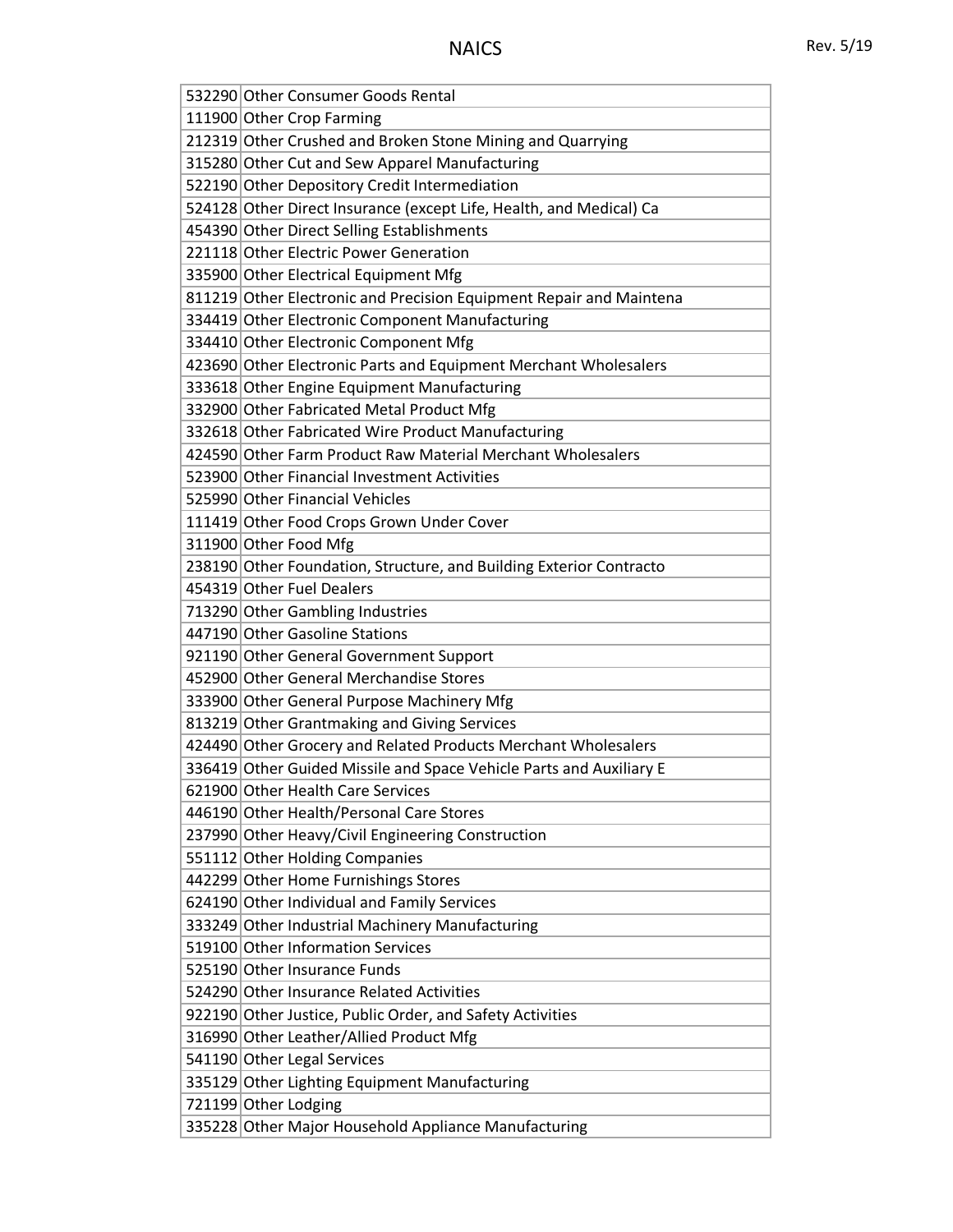| 541618 Other Management Consulting Services                         |
|---------------------------------------------------------------------|
| 114119 Other Marine Fishing                                         |
| 334519 Other Measuring and Controlling Device Manufacturing         |
| 332439 Other Metal Container Manufacturing                          |
| 332919 Other Metal Valve and Pipe Fitting Manufacturing             |
| 321918 Other Millwork (including Flooring)                          |
| 212390 Other Mining/Quarrying                                       |
| 423990 Other Misc Durable Goods                                     |
| 621399 Other Misc Health Practitioners                              |
| 339900 Other Misc Mfg                                               |
| 424990 Other Misc Nondurable Goods                                  |
| 453990 Other Miscellaneous Store Retailers                          |
| 512199 Other Motion Picture and Video Industries                    |
| 441229 Other Motor Vehicle Dealers                                  |
| 336390 Other Motor Vehicle Parts Manufacturing                      |
| 111339 Other Noncitrus Fruit Farming                                |
| 522298 Other Non-depository Credit Intermediation                   |
| 331529 Other Nonferrous Metal Foundries (except Die-Casting)        |
| 562219 Other Nonhazardous Waste Treatment and Disposal              |
| 327900 Other Nonmetallic Mineral Product Mfg                        |
| 481219 Other Nonscheduled Air Transportation                        |
| 621498 Other Outpatient Care Centers                                |
| 322219 Other Paperboard Container Manufacturing                     |
| 485990 Other Passenger Transportation                               |
| 711190 Other Performing Arts Companies                              |
| 812199 Other Personal Care Services                                 |
| 811490 Other Personal Goods Repair                                  |
| 812990 Other Personal Services                                      |
| 324190 Other Petroleum/Coal Products Mfg                            |
| 112390 Other Poultry Production                                     |
| 327212 Other Pressed and Blown Glass and Glassware Manufacturing    |
| 423490 Other Professional Equipment and Supplies Merchant Wholesale |
| 541990 Other Professional/Scientific/Technical Services             |
| 511190 Other Publishers                                             |
| 531190 Other Real Estate Property Lessors                           |
| 623990 Other Residential Care Facilities                            |
| 488490 Other Road Transportation Support                            |
| 541690 Other Scientific and Technical Consulting Services           |
| 541890 Other Services Related to Advertising                        |
| 311919 Other Snack Food Manufacturing                               |
| 813319 Other Social Advocacy Organizations                          |
| 512290 Other Sound Recording Industries                             |
| 541490 Other Specialized Design Services                            |
| 445299 Other Specialty Food Stores                                  |
| 238900 Other Specialty Trade Contractors                            |
| 711219 Other Spectator Sports                                       |
| 488190 Other Support Activities for Air Transportation              |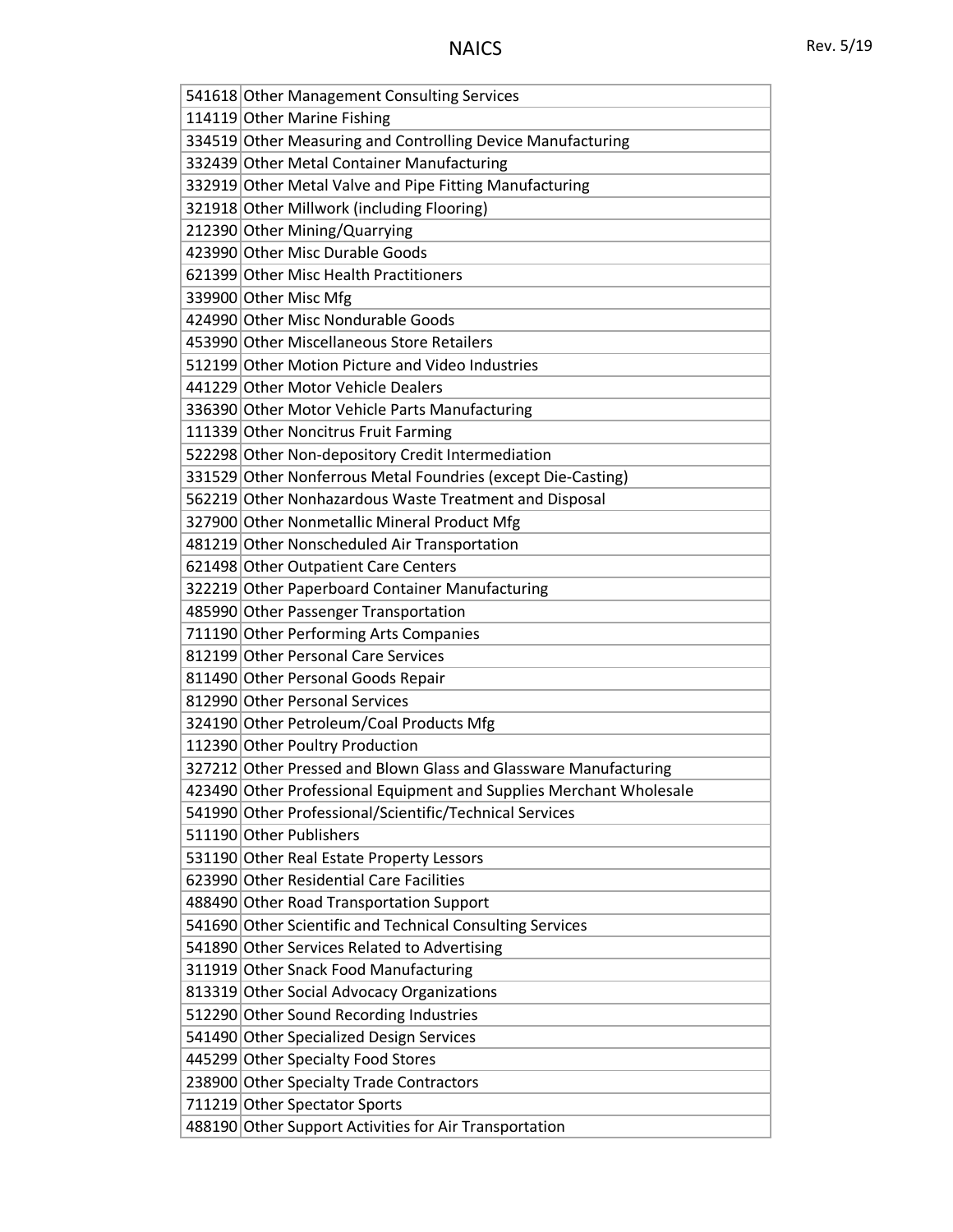| 488390 Other Support Activities for Water Transportation<br>561900 Other Support Services |
|-------------------------------------------------------------------------------------------|
| 611519 Other Technical and Trade Schools                                                  |
| 336990 Other Transportation Equipment Mfg                                                 |
| 488990 Other Transportation Support                                                       |
|                                                                                           |
| 485119 Other Urban Transit Systems                                                        |
| 111219 Other Vegetable (except Potato) and Melon Farming                                  |
| 493190 Other Warehousing and Storage<br>562119 Other Waste Collection                     |
|                                                                                           |
| 321900 Other Wood Product Mfg                                                             |
| 541850 Outdoor Advertising                                                                |
| 444210 Outdoor Power Equipment Stores                                                     |
| 621420 Outpatient Mental Health/ Substance Abuse Ctrs                                     |
| 333923 Overhead Traveling Crane, Hoist, and Monorail System Manufac                       |
| 424420 Packaged Frozen Food Merchant Wholesalers                                          |
| 561910 Packaging and Labeling Services                                                    |
| 333993 Packaging Machinery Manufacturing                                                  |
| 488991 Packing and Crating                                                                |
| 325510 Paint and Coating Manufacturing                                                    |
| 424950 Paint and Supplies                                                                 |
| 325500 Paint, Coating, and Adhesive Mfg                                                   |
| 444120 Paint/Wallpaper Stores                                                             |
| 238320 Painting and Wall Covering Contractors                                             |
| 322121 Paper (except Newsprint) Mills                                                     |
| 322220 Paper Bag and Coated and Treated Paper Manufacturing                               |
| 424100 Paper/Paper Products                                                               |
| 322100 Paper/Pulp Mills                                                                   |
| 322130 Paperboard Mills                                                                   |
| 812930 Parking Lots/Garages                                                               |
| 922150 Parole Offices and Probation Offices                                               |
| 532112 Passenger car leasing                                                              |
| 532111 Passenger car rental                                                               |
| 324120 Paving/Roofing Materials Mfg                                                       |
| 541214 Payroll Services                                                                   |
| 111992 Peanut Farming                                                                     |
| 525110 Pension Funds                                                                      |
| 711100 Performing Arts Companies                                                          |
| 511120 Periodical Publishers                                                              |
| 311991 Perishable Prepared Food Manufacturing                                             |
| 325320 Pesticide and Other Agricultural Chemical Manufacturing                            |
| 812910 Pet Care Services                                                                  |
| 453910 Pet/Pet Supplies Stores                                                            |
| 325110 Petrochemical Manufacturing                                                        |
| 424720 Petroleum and Petroleum Products Merchant Wholesalers (excep                       |
| 424710 Petroleum Bulk Stations and Terminals                                              |
| 324191 Petroleum Lubricating Oil and Grease Manufacturing                                 |
| 324110 Petroleum Refineries                                                               |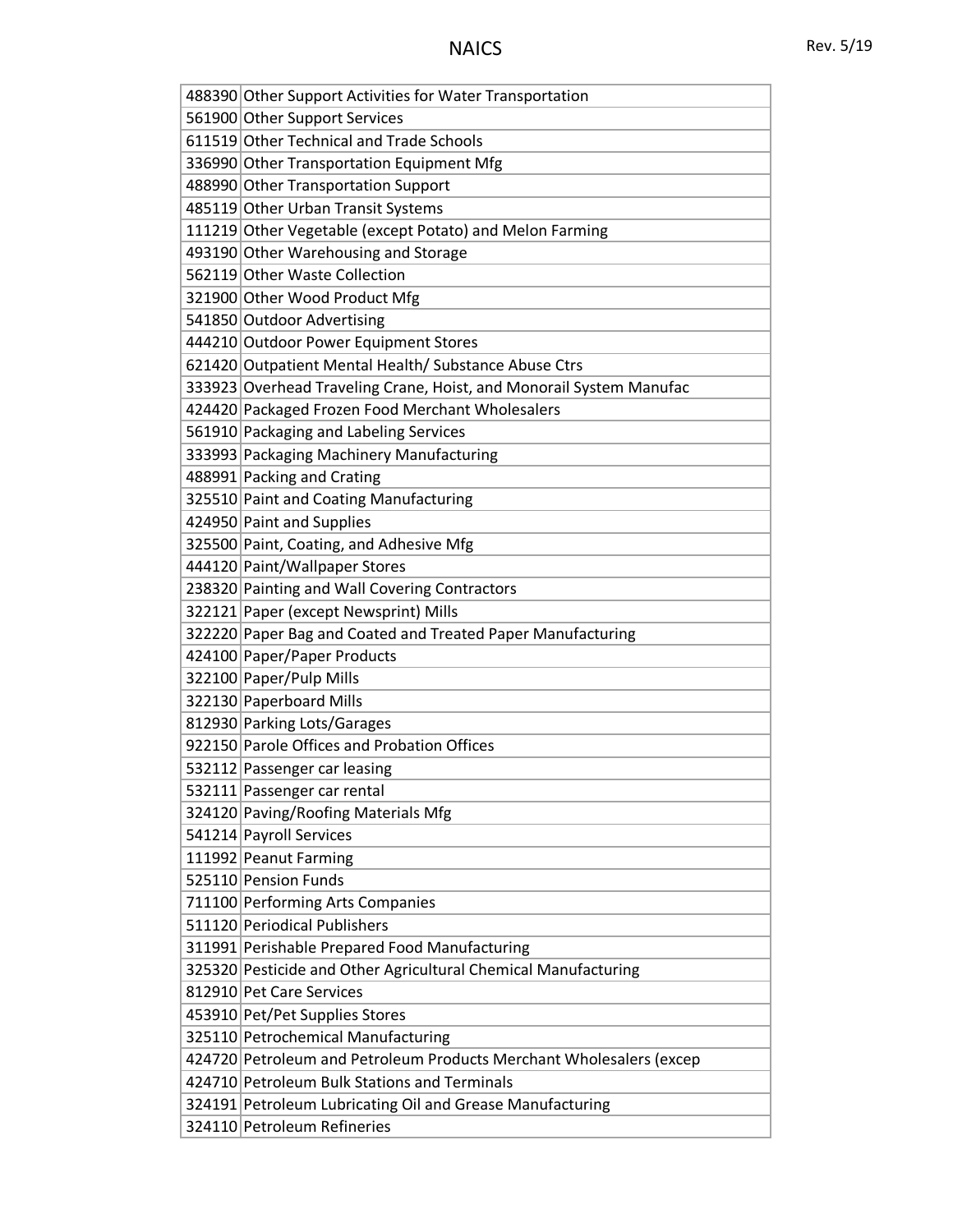| 424700 Petroleum/Petroleum Products                                 |
|---------------------------------------------------------------------|
| 325410 Pharmaceutical Mfg                                           |
| 325412 Pharmaceutical Preparation Manufacturing                     |
| 446110 Pharmacies/Drug Stores                                       |
| 212392 Phosphate Rock Mining                                        |
| 325312 Phosphatic Fertilizer Manufacturing                          |
| 812920 Photofinishing                                               |
| 812921 Photofinishing Laboratories (except One-Hour)                |
| 333316 Photographic and Photocopying Equipment Manufacturing        |
| 423410 Photographic Equipment and Supplies Merchant Wholesalers     |
| 325992 Photographic Film, Paper, Plate, and Chemical Manufacturing  |
| 541920 Photographic Services                                        |
| 561920 Photography Services                                         |
| 541921 Photography Studios, Portrait                                |
| 621340 Physical/Occupational Therapists                             |
| 621111 Physicians                                                   |
| 424310 Piece Goods, Notions, and Other Dry Goods Merchant Wholesale |
| 112210 Pig Farming                                                  |
| 486000 Pipeline Transportation                                      |
| 486110 Pipeline Transportation of Crude Oil                         |
| 486210 Pipeline Transportation of Natural Gas                       |
| 486910 Pipeline Transportation of Refined Petroleum Products        |
| 326111 Plastics Bag and Pouch Manufacturing                         |
| 326160 Plastics Bottle Manufacturing                                |
| 325211 Plastics Material and Resin Manufacturing                    |
| 424610 Plastics Materials and Basic Forms and Shapes Merchant Whole |
| 326112 Plastics Packaging Film and Sheet (including Laminated) Manu |
| 326122 Plastics Pipe and Pipe Fitting Manufacturing                 |
| 326191 Plastics Plumbing Fixture Manufacturing                      |
| 326100 Plastics Product Mfg                                         |
| 332313 Plate Work Manufacturing                                     |
| 423720 Plumbing and Heating Equipment and Supplies (Hydronics) Merc |
| 332913 Plumbing Fixture Fitting and Trim Manufacturing              |
| 238220 Plumbing/Heating/AC Contractors                              |
| 621391 Podiatrists                                                  |
| 922120 Police Protection                                            |
| 325612 Polish and Other Sanitation Good Manufacturing               |
| 813940 Political Organizations                                      |
| 326140 Polystyrene Foam Product Manufacturing                       |
| 488310 Port and Harbor Operations                                   |
| 523920 Portfolio Management                                         |
| 491110 Postal Service                                               |
| 115114 Postharvest Crop Activities (except Cotton Ginning)          |
| 212391 Potash, Soda, and Borate Mineral Mining                      |
| 111211 Potato Farming                                               |
| 327110 Pottery, Ceramics, and Plumbing Fixture Manufacturing        |
| 424440 Poultry and Poultry Product Merchant Wholesalers             |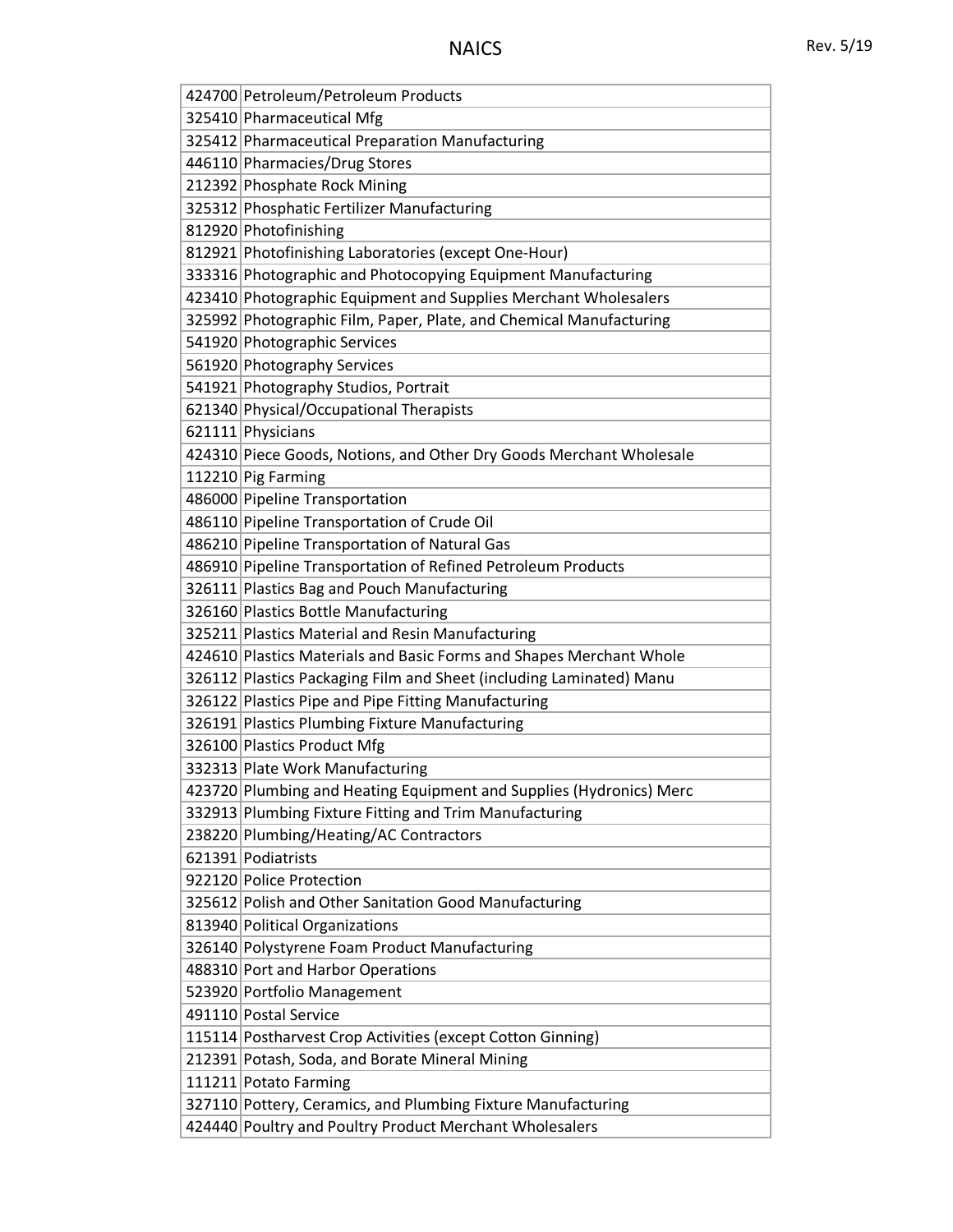| 112340 Poultry Hatcheries                                           |
|---------------------------------------------------------------------|
| 311615 Poultry Processing                                           |
| 112300 Poultry/Egg Production                                       |
| 238110 Poured Concrete Foundation and Structure Contractors         |
| 332117 Powder Metallurgy Part Manufacturing                         |
| 237130 Power and Communication Line and Related Structures Construc |
| 332410 Power Boiler and Heat Exchanger Manufacturing                |
| 335311 Power, Distribution, and Specialty Transformer Manufacturing |
| 333991 Power-Driven Handtool Manufacturing                          |
| 332721 Precision Turned Product Manufacturing                       |
| 332311 Prefabricated Metal Building and Component Manufacturing     |
| 321992 Prefabricated Wood Building Manufacturing                    |
| 335912 Primary Battery Manufacturing                                |
| 334418 Printed Circuit Assembly (Electronic Assembly) Manufacturing |
| 424920 Printed Materials                                            |
| 424110 Printing and Writing Paper Merchant Wholesalers              |
| 325910 Printing Ink Manufacturing                                   |
| 333244 Printing Machinery and Equipment Manufacturing               |
| 323100 Printing/Related Support Activities                          |
| 814110 Private Households                                           |
| 561431 Private Mail Centers                                         |
| 541614 Process, Physical Distribution, and Logistics Consulting Ser |
| 445230 Produce Markets                                              |
| 611430 Professional and Management Development Training             |
| 561330 Professional Employer Organizations                          |
| 813920 Professional Organizations                                   |
| 711300 Promoters of Arts/Sports/Similar Events                      |
| 711310 Promoters of Performing Arts, Sports, and Similar Events wit |
| 711320 Promoters of Performing Arts, Sports, and Similar Events wit |
| 622210 Psychiatric and Substance Abuse Hospitals                    |
| 921130 Public Finance Activities                                    |
| 541820 Public Relations Agencies                                    |
| 322110 Pulp Mills                                                   |
| 333911 Pump and Pumping Equipment Manufacturing                     |
| 711212 Racetracks                                                   |
| 334220 Radio and Television Broadcasting and Wireless Communication |
| 515111 Radio Networks                                               |
| 515112 Radio Stations                                               |
| 515100 Radio/Television Broadcasting                                |
| 482110 Rail Transportation                                          |
| 488210 Rail Transportation Support                                  |
| 336510 Railroad Rolling Stock Mfg                                   |
| 327320 Ready-Mix Concrete Manufacturing                             |
| 531210 Real Estate Agents/Brokers                                   |
| 531320 Real Estate Appraisers                                       |
| 522292 Real Estate Credit                                           |
| 525930 Real Estate Investment Trusts                                |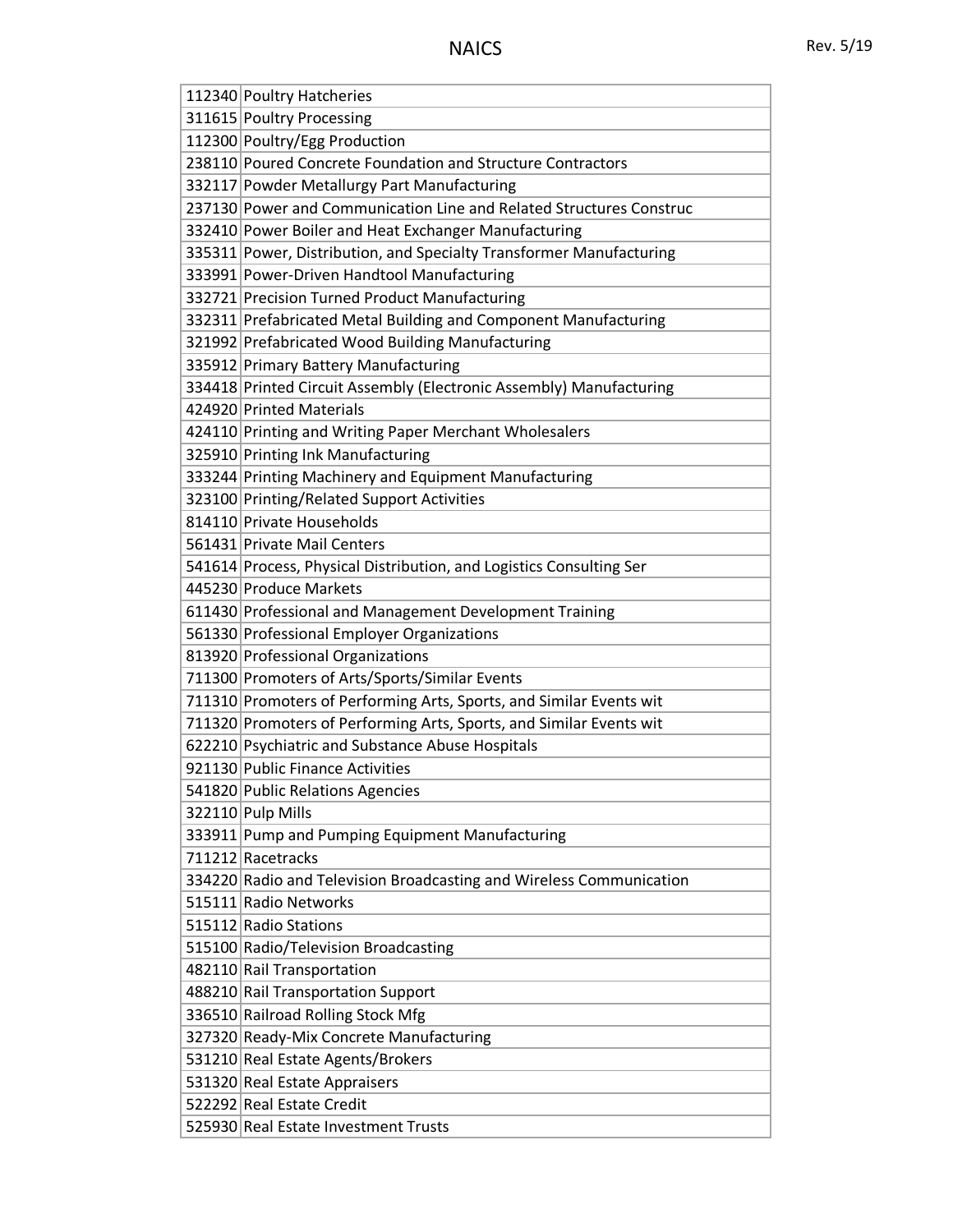| 531310 Real Estate Property Managers                                |
|---------------------------------------------------------------------|
| 321219 Reconstituted Wood Product Manufacturing                     |
| 512210 Record Production                                            |
| 451220 Record Stores                                                |
| 721214 Recreational and Vacation Camps (except Campgrounds)         |
| 532292 Recreational Goods Rental                                    |
| 441210 Recreational Vehicle Dealers                                 |
| 423930 Recyclable Materials                                         |
| 493120 Refrigerated Warehousing and Storage                         |
| 423740 Refrigeration Equipment and Supplies Merchant Wholesalers    |
| 926130 Regulation and Administration of Communications, Electric, G |
| 926120 Regulation and Administration of Transportation Programs     |
| 926140 Regulation of Agricultural Marketing and Commodities         |
| 926150 Regulation, Licensing, and Inspection of Miscellaneous Comme |
| 524130 Reinsurance Carriers                                         |
| 335314 Relay and Industrial Control Manufacturing                   |
| 813110 Religious Organizations                                      |
| 562910 Remediation Services                                         |
| 311613 Rendering and Meat Byproduct Processing                      |
| 561491 Repossession Services                                        |
| 541711 Research and Development in Biotechnology                    |
| 541712 Research and Development in the Physical, Engineering, and L |
| 541720 Research and Development in the Social Sciences and Humaniti |
| 236110 Residential Bldg Construction                                |
| 531110 Residential Bldgs/Dwellings Lessors                          |
| 335121 Residential Electric Lighting Fixture Manufacturing          |
| 623210 Residential Intellectual and Developmental Disability Facili |
| 623220 Residential Mental Health and Substance Abuse Facilities     |
| 531311 Residential Property Managers                                |
| 236118 Residential Remodelers                                       |
| 325200 Resin/Synthetic Rubber/Fibers Mfg                            |
| 311811 Retail Bakeries                                              |
| 811420 Reupholstery/Furniture Repair                                |
| 111160 Rice Farming                                                 |
| 311212 Rice Milling                                                 |
| 237310 Road/ Bridge Construction                                    |
| 311911 Roasted Nuts and Peanut Butter Manufacturing                 |
| 331221 Rolled Steel Shape Manufacturing                             |
| 333519 Rolling Mill and Other Metalworking Machinery Manufacturing  |
| 238160 Roofing Contractors                                          |
| 423330 Roofing, Siding, and Insulation Material Merchant Wholesaler |
| 314994 Rope, Cordage, Twine, Tire Cord, and Tire Fabric Mills       |
| 326220 Rubber and Plastics Hoses and Belting Manufacturing          |
| 326291 Rubber Product Manufacturing for Mechanical Use              |
| 326200 Rubber Product Mfg                                           |
| 721211 RV (Recreational Vehicle) Parks and Campgrounds              |
| 721210 RV (Recreational Vehicle) Parks/Camps                        |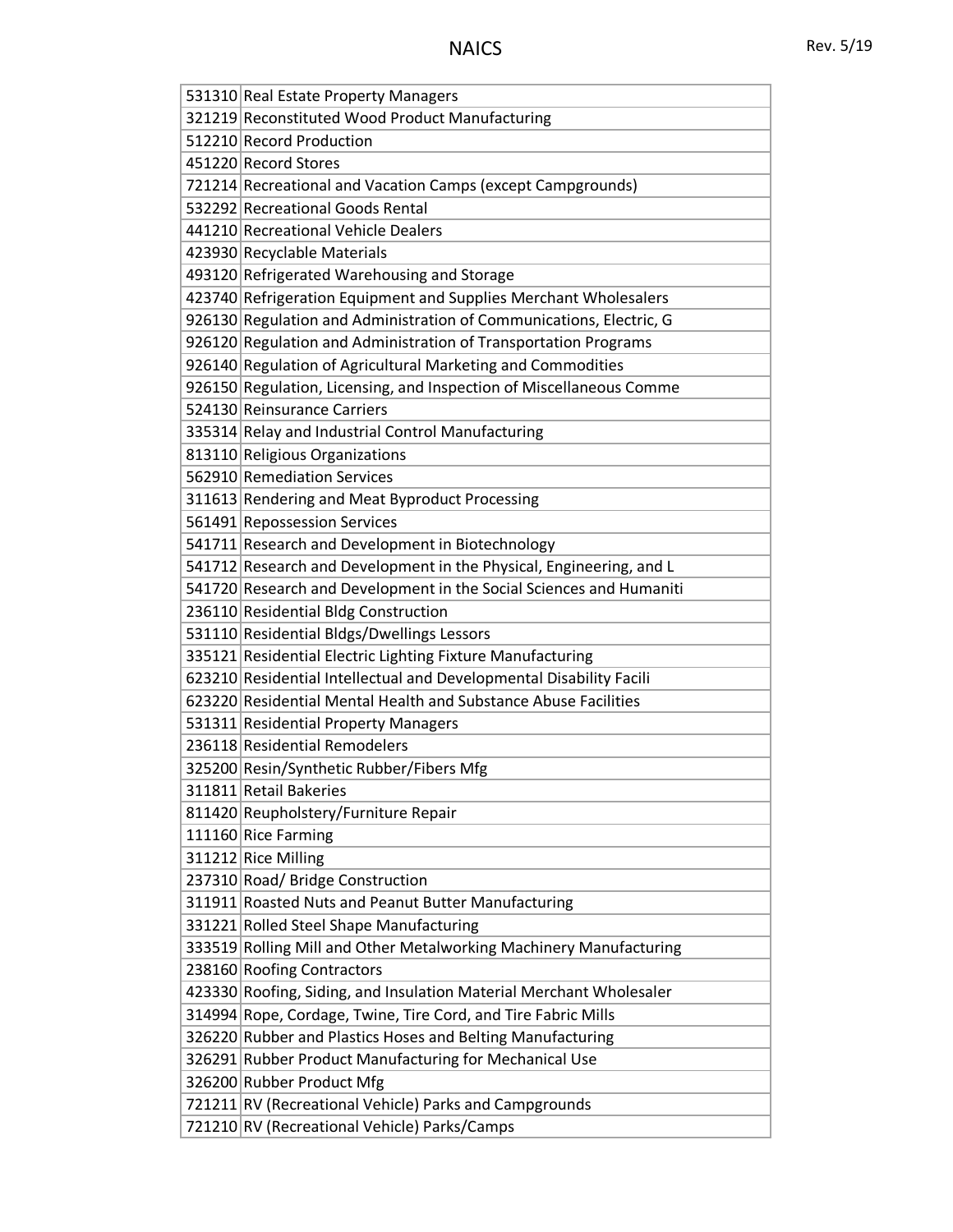| 522220 Sales Financing                                                                                                               |
|--------------------------------------------------------------------------------------------------------------------------------------|
| 212320 Sand/Gravel/Clay Mining/Quarrying                                                                                             |
| 322291 Sanitary Paper Product Manufacturing                                                                                          |
| 517410 Satellite Telecommunications                                                                                                  |
| 522120 Savings Institutions                                                                                                          |
| 332216 Saw Blade and Handtool Manufacturing                                                                                          |
| 333243 Sawmill, Woodworking, and Paper Machinery Manufacturing                                                                       |
| 321113 Sawmills                                                                                                                      |
| 321110 Sawmills/Wood Preservation                                                                                                    |
| 333997 Scale and Balance Manufacturing                                                                                               |
| 487110 Scenic and Sightseeing Transportation, Land                                                                                   |
| 487990 Scenic and Sightseeing Transportation, Other                                                                                  |
| 487210 Scenic and Sightseeing Transportation, Water                                                                                  |
| 487000 Scenic/Sightseeing Transportation                                                                                             |
| 481112 Scheduled Freight Air Transportation                                                                                          |
| 481111 Scheduled Passenger Air Transportation                                                                                        |
| 485410 School/Employee Bus Transportation                                                                                            |
| 541700 Scientific Research/Development Services                                                                                      |
| 445220 Seafood Markets                                                                                                               |
| 311710 Seafood Product Prep                                                                                                          |
| 334511 Search, Detection, Navigation, Guidance, Aeronautical, and N                                                                  |
| 522294 Secondary Market Financing                                                                                                    |
| 331314 Secondary Smelting and Alloying of Aluminum                                                                                   |
| 331492 Secondary Smelting, Refining, and Alloying of Nonferrous Met                                                                  |
| 523120 Securities Brokerage                                                                                                          |
| 523210 Securities/Commodity Exchanges                                                                                                |
| 561612 Security Guards and Patrol Services                                                                                           |
| 561621 Security Systems Services (except Locksmiths)                                                                                 |
| 334413 Semiconductor and Related Device Manufacturing                                                                                |
| 333242 Semiconductor Machinery Manufacturing<br>562991 Septic Tank and Related Services                                              |
|                                                                                                                                      |
| 423850 Service Establishment Equipment and Supplies Merchant Wholes<br>624120 Services for the Elderly and Persons with Disabilities |
| 221320 Sewage Treatment Facilities                                                                                                   |
| 451130 Sewing Goods Stores                                                                                                           |
| 112410 Sheep Farming                                                                                                                 |
| 112400 Sheep/Goat Farming                                                                                                            |
| 332322 Sheet Metal Work Manufacturing                                                                                                |
| 112512 Shellfish Farming                                                                                                             |
| 114112 Shellfish Fishing                                                                                                             |
| 336611 Ship Building and Repairing                                                                                                   |
| 336610 Ship/Boat Building                                                                                                            |
| 448210 Shoe Stores                                                                                                                   |
| 482112 Short Line Railroads                                                                                                          |
| 337215 Showcase, Partition, Shelving, and Locker Manufacturing                                                                       |
| 238170 Siding Contractors                                                                                                            |
| 339950 Sign Manufacturing                                                                                                            |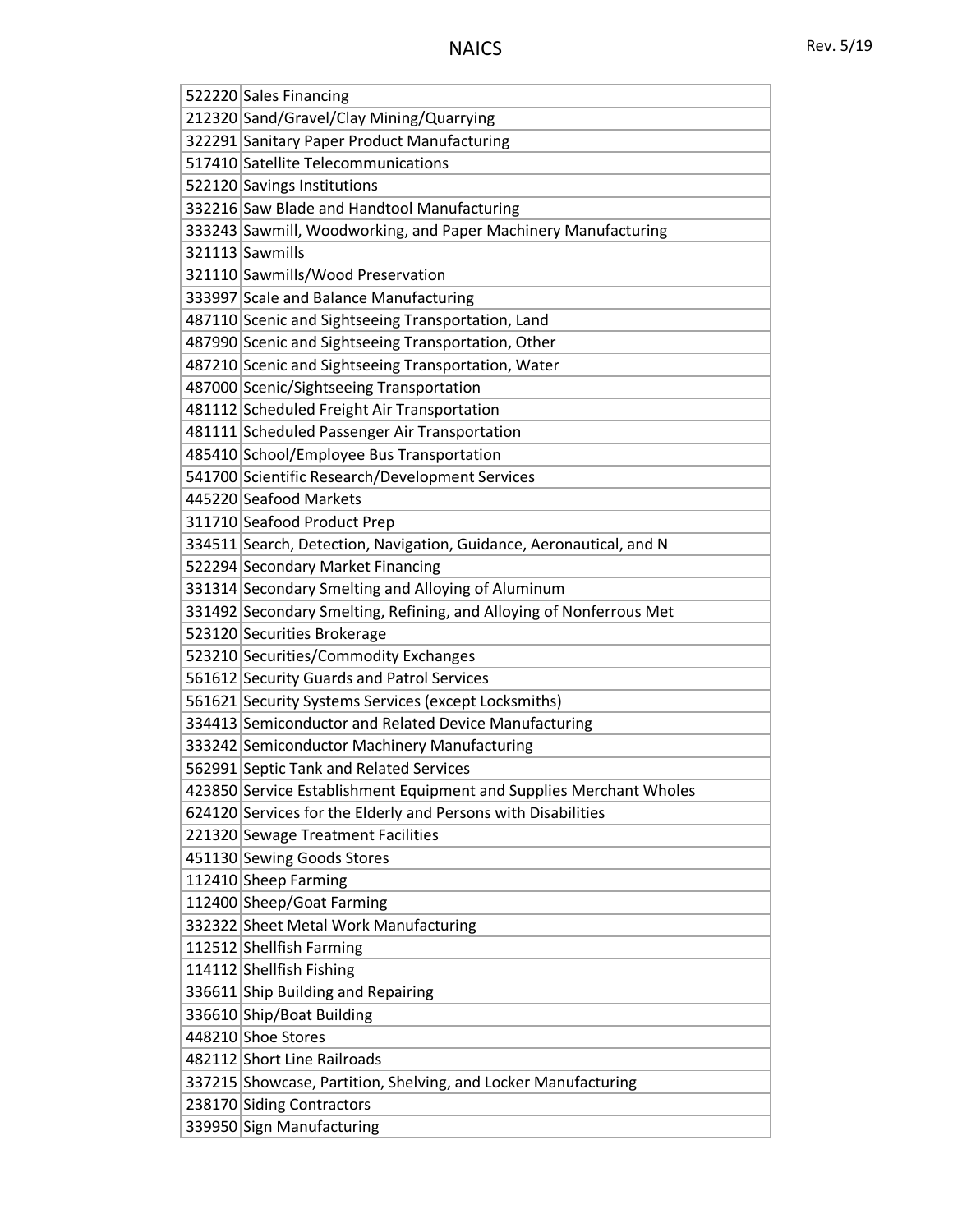| 212222 Silver Ore Mining                                            |
|---------------------------------------------------------------------|
| 238910 Site Preparation Contractors                                 |
| 713920 Skiing Facilities                                            |
| 332992 Small Arms Ammunition Manufacturing                          |
| 332994 Small Arms, Ordnance, and Ordnance Accessories Manufacturing |
| 335210 Small Electrical Appliance Manufacturing                     |
| 722515 Snack and Nonalcoholic Beverage Bars                         |
| 325611 Soap and Other Detergent Manufacturing                       |
| 312111 Soft Drink Manufacturing                                     |
| 312110 Soft Drink/Ice Mfg                                           |
| 334614 Software and Other Prerecorded Compact Disc, Tape, and Recor |
| 511210 Software Publishers                                          |
| 321212 Softwood Veneer and Plywood Manufacturing                    |
| 115112 Soil Preparation, Planting, and Cultivating                  |
| 221114 Solar Electric Power Generation                              |
| 562111 Solid Waste Collection                                       |
| 562213 Solid Waste Combustors and Incinerators                      |
| 562212 Solid Waste Landfill                                         |
| 512200 Sound Recording Industries                                   |
| 512240 Sound Recording Studios                                      |
| 311224 Soybean and Other Oilseed Processing                         |
| 111110 Soybean Farming                                              |
| 927110 Space Research and Technology                                |
| 333514 Special Die and Tool, Die Set, Jig, and Fixture Manufacturin |
| 722300 Special Food Services (Caterers)                             |
| 485991 Special Needs Transportation                                 |
| 541400 Specialized Design Services                                  |
| 484220 Specialized Freight (except Used Goods) Trucking, Local      |
| 484230 Specialized Freight (except Used Goods) Trucking, Long-Dista |
| 484200 Specialized Freight Trucking                                 |
| 622310 Specialty (except Psychiatric and Substance Abuse) Hospitals |
| 311422 Specialty Canning                                            |
| 711210 Spectator Sports                                             |
| 333612 Speed Changer, Industrial High-Speed Drive, and Gear Manufac |
| 311942 Spice and Extract Manufacturing                              |
| 339920 Sporting and Athletic Goods Manufacturing                    |
| 451110 Sporting Goods Stores                                        |
| 423910 Sporting/Recreational Goods                                  |
| 611620 Sports and Recreation Instruction                            |
| 711211 Sports Teams and Clubs                                       |
| 332610 Spring & wire products manufacturing                         |
| 332613 Spring Manufacturing                                         |
| 424120 Stationery and Office Supplies Merchant Wholesalers          |
| 322230 Stationery Product Manufacturing                             |
| 221330 Steam and Air-Conditioning Supply                            |
| 221300 Steam/Water/Sewage Systems                                   |
| 331513 Steel Foundries (except Investment)                          |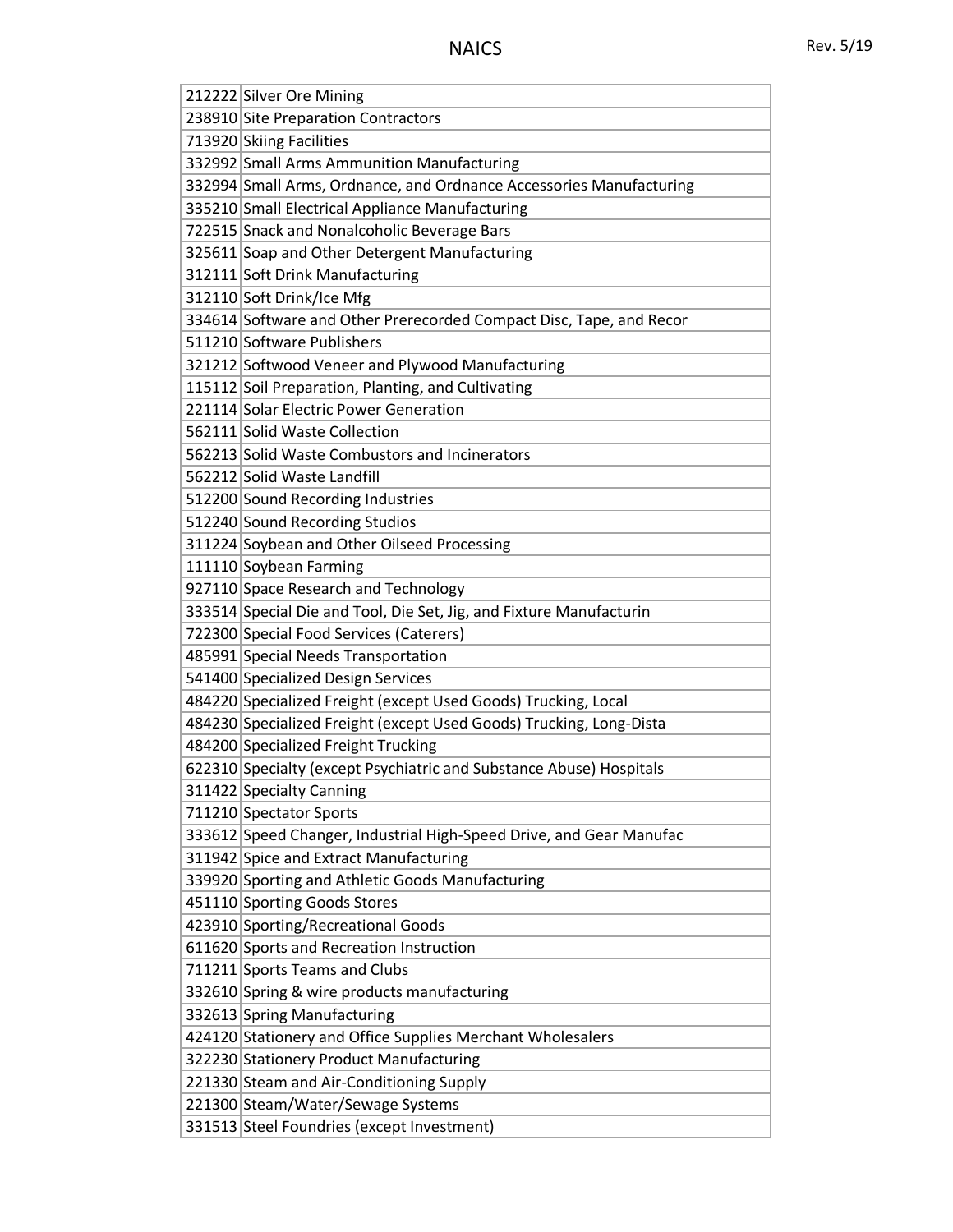| 331512 Steel Investment Foundries                                   |
|---------------------------------------------------------------------|
| 331200 Steel Product from Purchased Steel                           |
| 331222 Steel Wire Drawing                                           |
| 212310 Stone Mining/Quarrying                                       |
| 335911 Storage Battery Manufacturing                                |
| 111333 Strawberry Farming                                           |
| 238120 Structural Steel and Precast Concrete Contractors            |
| 111991 Sugar Beet Farming                                           |
| 311300 Sugar Product Mfg                                            |
| 111930 Sugarcane Farming                                            |
| 213113 Support Activities for Coal Mining                           |
| 213114 Support Activities for Metal Mining                          |
| 213115 Support Activities for Nonmetallic Minerals (except Fuels) M |
| 213112 Support Activities for Oil and Gas Operations                |
| 323120 Support Activities for Printing                              |
| 325613 Surface Active Agent Manufacturing                           |
| 339112 Surgical and Medical Instrument Manufacturing                |
| 339113 Surgical Appliance and Supplies Manufacturing                |
| 541370 Surveying/Mapping Services                                   |
| 335313 Switchgear and Switchboard Apparatus Manufacturing           |
| 325130 Synthetic Dye and Pigment Manufacturing                      |
| 325212 Synthetic Rubber Manufacturing                               |
| 541213 Tax Preparation Services                                     |
| 485310 Taxi Service                                                 |
| 517000 Telecommunications                                           |
| 517911 Telecommunications Resellers                                 |
| 561422 Telemarketing Bureaus and Other Contact Centers              |
| 561421 Telephone Answering Services                                 |
| 334210 Telephone Apparatus Manufacturing                            |
| 512191 Teleproduction and Other Postproduction Services             |
| 515120 Television Broadcasting                                      |
| 561320 Temporary Help Services                                      |
| 624221 Temporary Shelters                                           |
| 541380 Testing Laboratories                                         |
| 313310 Textile and Fabric Finishing Mills                           |
| 314910 Textile Bag and Canvas Mills                                 |
| 313000 Textile Mills                                                |
| 314000 Textile Product Mills                                        |
| 711110 Theater Companies and Dinner Theaters                        |
| 533390 Theatrical Equipment                                         |
| 524292 Third Party Administration of Insurance and Pension Funds    |
| 238340 Tile and Terrazzo Contractors                                |
| 113110 Timber Tract Operations                                      |
| 423130 Tire and Tube Merchant Wholesalers                           |
| 441320 Tire Dealers                                                 |
| 326211 Tire Manufacturing (except Retreading)                       |
| 326212 Tire Retreading                                              |
|                                                                     |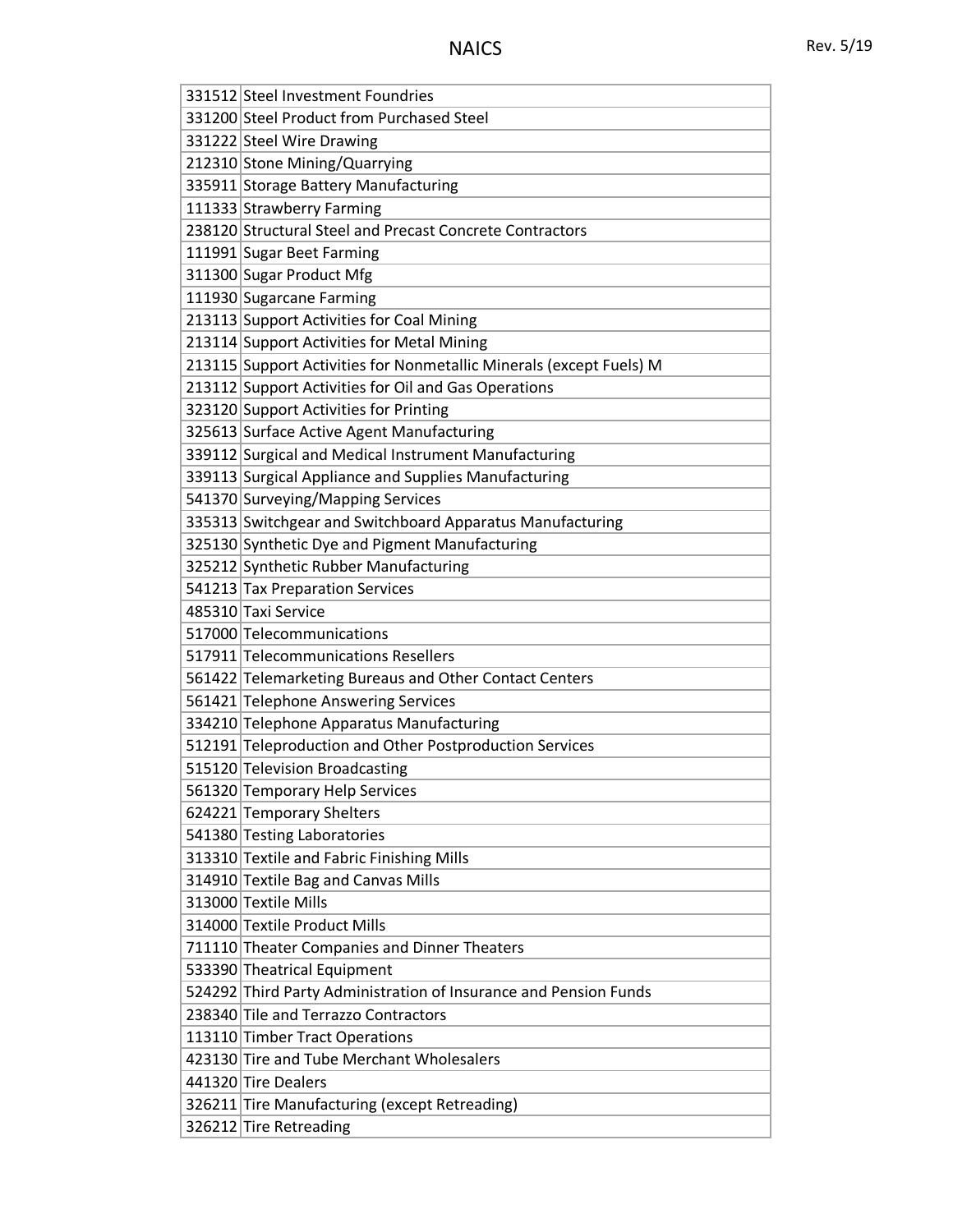| 541191 Title Abstract and Settlement Offices                        |
|---------------------------------------------------------------------|
| 111910 Tobacco Farming                                              |
| 312230 Tobacco Manufacturing                                        |
| 453991 Tobacco Stores                                               |
| 424940 Tobacco/Tobacco Products                                     |
| 325620 Toilet Preparation Manufacturing                             |
| 311830 Tortilla Manufacturing                                       |
| 334514 Totalizing Fluid Meter and Counting Device Manufacturing     |
| 561520 Tour Operators                                               |
| 423920 Toy/Hobby Goods                                              |
| 541930 Translation/Interpretation Services                          |
| 423860 Transportation Equipment and Supplies (except Motor Vehicle) |
| 561510 Travel Agencies                                              |
| 561500 Travel Arrangement Services                                  |
| 336214 Travel Trailer and Camper Manufacturing                      |
| 111335 Tree Nut Farming                                             |
| 336212 Truck Trailer Manufacturing                                  |
| 532120 Truck, Utility Trailer, and RV (Recreational Vehicle) Rental |
| 321214 Truss Manufacturing                                          |
| 523991 Trust, Fiduciary, and Custody Activities                     |
| 525920 Trusts/Estates/Agency Accounts                               |
| 333611 Turbine and Turbine Generator Set Units Manufacturing        |
| 112330 Turkey Production                                            |
| 326113 Unlaminated Plastics Film and Sheet (except Packaging) Manuf |
| 326121 Unlaminated Plastics Profile Shape Manufacturing             |
| 337121 Upholstered Household Furniture Manufacturing                |
| 212291 Uranium-Radium-Vanadium Ore Mining                           |
| 485110 Urban Transit Systems                                        |
| 326150 Urethane and Other Foam Product (except Polystyrene) Manufac |
| 441120 Used Car Dealers                                             |
| 484210 Used Household and Office Goods Moving                       |
| 453310 Used Merchandise Stores                                      |
| 237100 Utility System Construction                                  |
| 111210 Vegetable/Melon Farming                                      |
| 454210 Vending Machine Operators                                    |
| 321210 Veneer/Plywood Product Mfg                                   |
| 541940 Veterinary Services                                          |
| 532230 Video Rental                                                 |
| 624310 Vocational Rehabilitation Services                           |
| 813212 Voluntary Health Organizations                               |
| 452910 Warehouse Clubs and Supercenters                             |
| 493100 Warehousing/Storage                                          |
| 423730 Warm Air Heating and Air-Conditioning Equipment and Supplies |
| 562000 Waste Management Services                                    |
| 237110 Water and Sewer Line and Related Structures Construction     |
| 221310 Water Supply and Irrigation Systems                          |
| 483000 Water Transportation                                         |